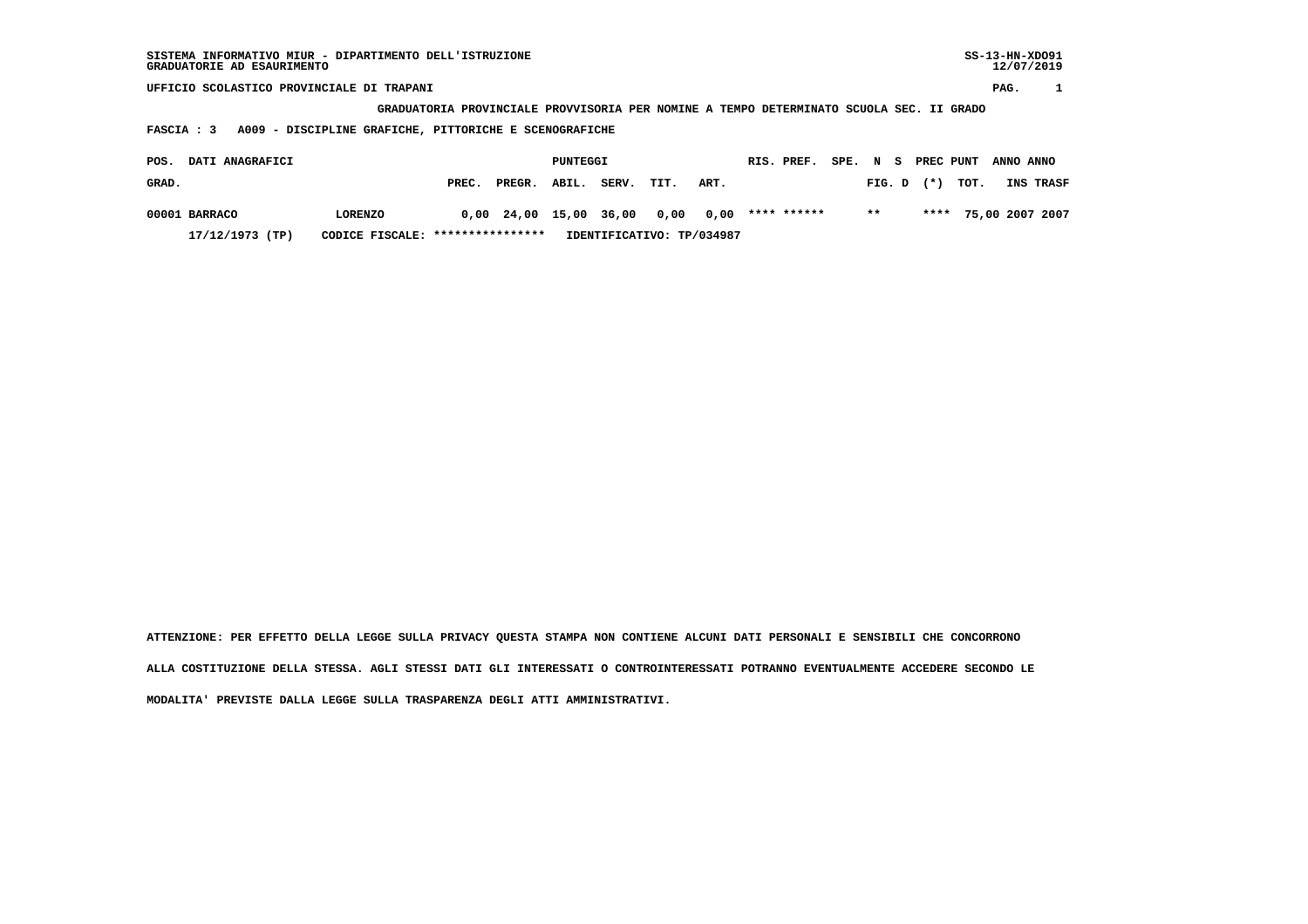**GRADUATORIA PROVINCIALE PROVVISORIA PER NOMINE A TEMPO DETERMINATO SCUOLA SEC. II GRADO**

 **FASCIA : 3 A012 - DISCIPLINE LETTERARIE NEGLI ISTITUTI DI ISTRUZIONE SECONDARIA DI II GRADO**

| <b>DATI ANAGRAFICI</b><br>POS. |                                  |       |                                    | PUNTEGGI |                           |      |      | RIS. PREF.  |       |                | SPE. N S PREC PUNT ANNO ANNO |                  |
|--------------------------------|----------------------------------|-------|------------------------------------|----------|---------------------------|------|------|-------------|-------|----------------|------------------------------|------------------|
| GRAD.                          |                                  | PREC. | PREGR. ABIL.                       |          | SERV.                     | TIT. | ART. |             |       | $FIG. D$ $(*)$ | тот.                         | <b>INS TRASF</b> |
| 00001 PLAIA                    | CINZIA                           |       | $0.00$ 55.00 14.00 54.00 3.00 0.00 |          |                           |      |      | **** ****** | $***$ |                | **** 126,00 2019 2019        |                  |
| 13/09/1971 (TP)                | CODICE FISCALE: **************** |       |                                    |          | IDENTIFICATIVO: TP/067332 |      |      |             |       |                |                              |                  |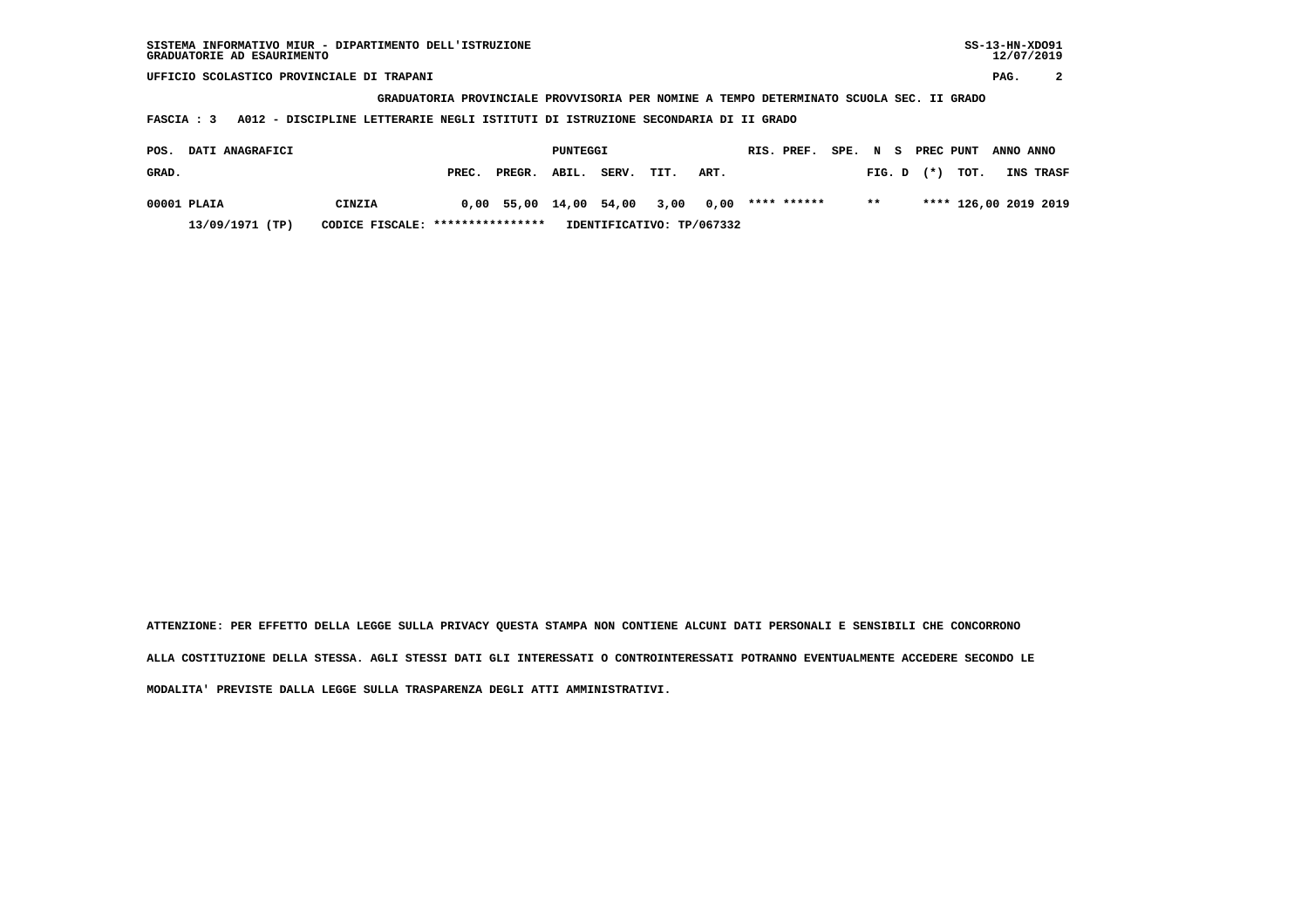**GRADUATORIA PROVINCIALE PROVVISORIA PER NOMINE A TEMPO DETERMINATO SCUOLA SEC. II GRADO**

 **FASCIA : 4 A012 - DISCIPLINE LETTERARIE NEGLI ISTITUTI DI ISTRUZIONE SECONDARIA DI II GRADO**

| POS.  | <b>DATI ANAGRAFICI</b> |                                                             |       |              | PUNTEGGI |       |      |                           | RIS. PREF. |               |  |                | SPE. N S PREC PUNT ANNO ANNO |                  |
|-------|------------------------|-------------------------------------------------------------|-------|--------------|----------|-------|------|---------------------------|------------|---------------|--|----------------|------------------------------|------------------|
| GRAD. |                        |                                                             | PREC. | PREGR. ABIL. |          | SERV. | TIT. | ART.                      |            |               |  | $FIG. D$ $(*)$ | тот.                         | <b>INS TRASF</b> |
|       | 00002 LENTINI          | GIOACCHINA PATR 0,00 0,00 10,00 60,00 9,00 0,00 **** ****** |       |              |          |       |      |                           |            | $\star \star$ |  |                | **** 79,00 2019              |                  |
|       | 04/04/1974 (TP)        | CODICE FISCALE: ****************                            |       |              |          |       |      | IDENTIFICATIVO: TP/067368 |            |               |  |                |                              |                  |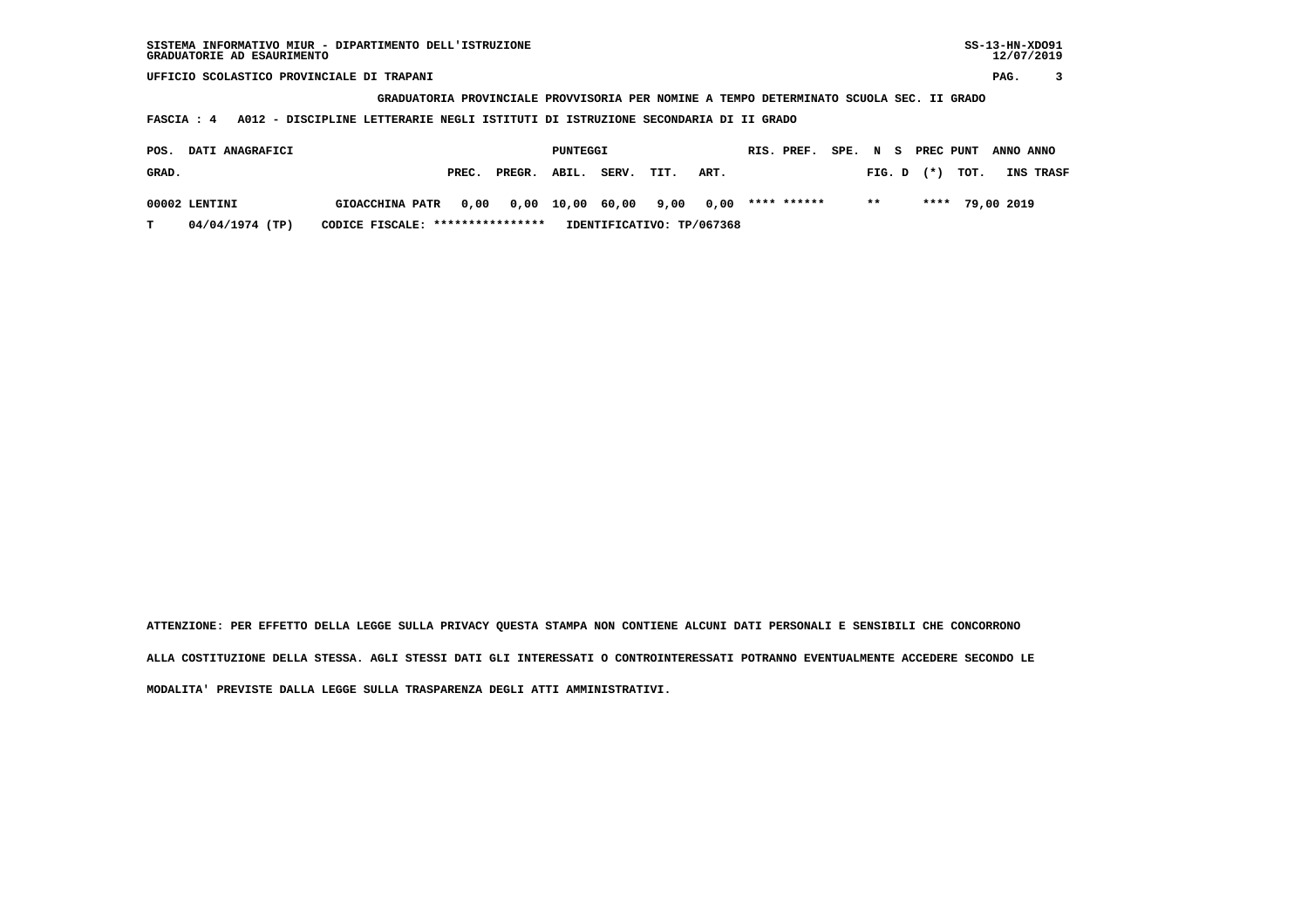**GRADUATORIA PROVINCIALE PROVVISORIA PER NOMINE A TEMPO DETERMINATO SCUOLA SEC. II GRADO**

 **FASCIA : 3 A017 - DISEGNO E STORIA DELL'ARTE NEGLI ISTITUTI DI ISTRUZIONE SECONDARIA DI II GRADO**

| POS.  | DATI ANAGRAFICI   |                                  |       |        | PUNTEGGI                       |       |                           |      | RIS. PREF.  | SPE. N S |        |              | PREC PUNT |                 | ANNO ANNO |                 |
|-------|-------------------|----------------------------------|-------|--------|--------------------------------|-------|---------------------------|------|-------------|----------|--------|--------------|-----------|-----------------|-----------|-----------------|
| GRAD. |                   |                                  | PREC. | PREGR. | ABIL.                          | SERV. | TIT.                      | ART. |             |          | FIG. D |              | $(*)$     | тот.            |           | INS TRASF       |
|       |                   |                                  |       |        |                                |       |                           |      |             |          |        |              |           |                 |           |                 |
|       | 00001 CANDELA     | <b>ALESSANDRO</b>                | 0,00  |        | $0.00 \quad 17.00 \quad 48.00$ |       | 3,00                      | 0,00 | **** ****** |          | $**$   |              |           | **** 68,00 2007 |           |                 |
|       | 28/04/1972 (TP)   | CODICE FISCALE: **************** |       |        |                                |       | IDENTIFICATIVO: TP/029071 |      |             |          |        |              |           |                 |           |                 |
|       |                   |                                  |       |        |                                |       |                           |      |             |          |        |              |           |                 |           |                 |
|       | 00002 PALERMO     | MARCELLA                         | 0,00  |        | $0,00$ 15,00 12,00             |       | 3,00                      | 0,00 | **** ****** |          | $**$   |              | ****      |                 |           | 30,00 2007 2007 |
|       | 23/02/1973 (TP)   | CODICE FISCALE: **************** |       |        |                                |       | IDENTIFICATIVO: TP/034650 |      |             |          |        |              |           |                 |           |                 |
|       |                   |                                  |       |        |                                |       |                           |      |             |          |        |              |           |                 |           |                 |
|       | 00003 DI GIUSEPPE | <b>ANTONIA</b>                   | 0,00  |        | $6,00 \quad 14,00$             | 0,00  | 0,00                      | 0,00 | **** ****** |          | $* *$  |              |           | **** 20,00 2002 |           |                 |
|       | 19/02/1969 (TP)   | CODICE FISCALE: **************** |       |        |                                |       | IDENTIFICATIVO: TP/029156 |      |             |          |        |              |           |                 |           |                 |
|       |                   |                                  |       |        |                                |       |                           |      |             |          |        |              |           |                 |           |                 |
|       | 00004 SALADINO    | ROSA STELLA                      | 0,00  |        | 0,00 17,00                     | 0,00  | 1,00                      | 0,00 | **** ****** |          | $* *$  | $\mathbf{x}$ |           | **** 18,00 2002 |           |                 |
|       | 25/06/1964 (TP)   | CODICE FISCALE: **************** |       |        |                                |       | IDENTIFICATIVO: TP/029947 |      |             |          |        |              |           |                 |           |                 |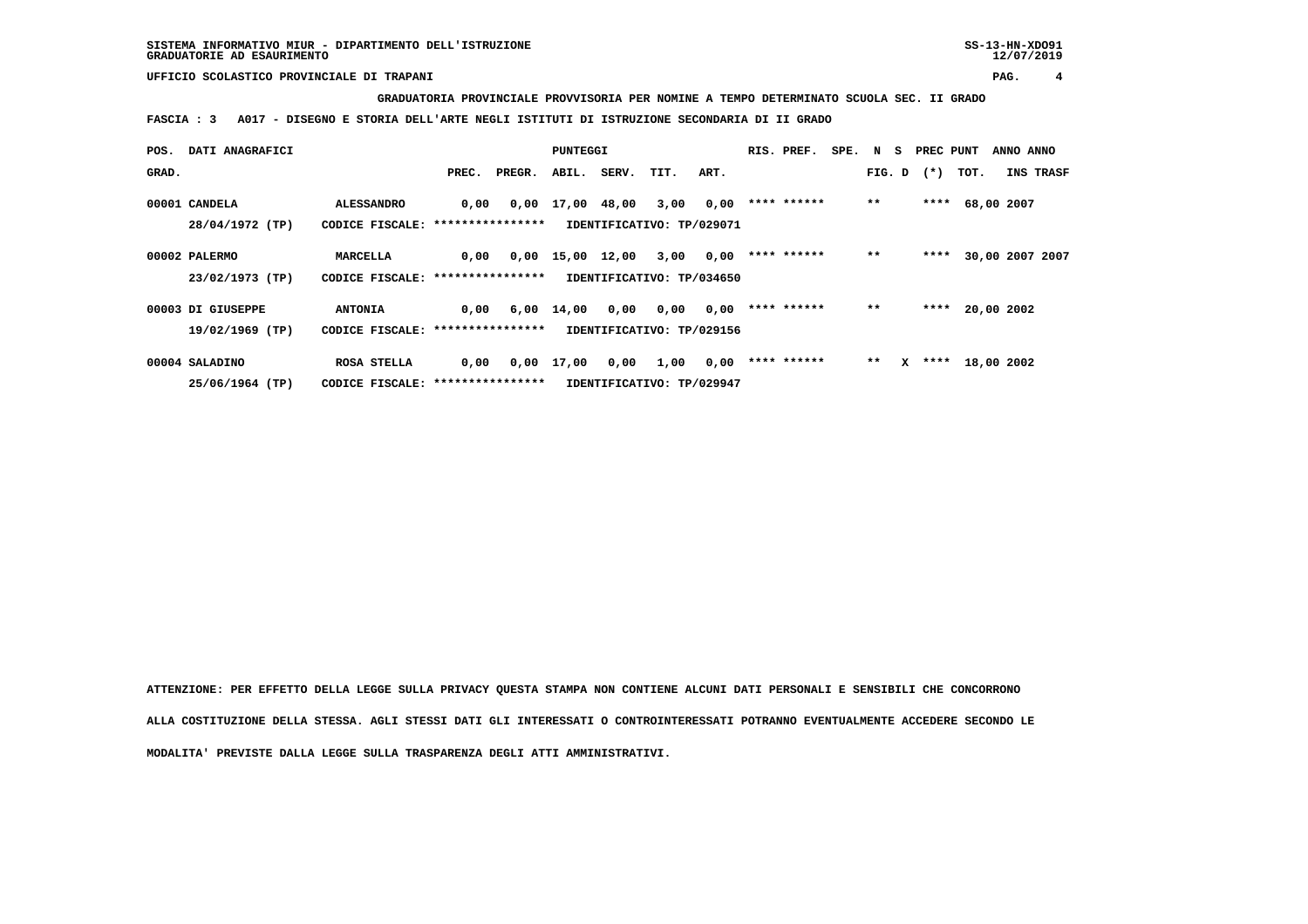**GRADUATORIA PROVINCIALE PROVVISORIA PER NOMINE A TEMPO DETERMINATO SCUOLA SEC. II GRADO**

 **FASCIA : 3 A018 - FILOSOFIA E SCIENZE UMANE**

| POS.  | <b>DATI ANAGRAFICI</b> |                                  |       |            | PUNTEGGI |       |           |                           | RIS. PREF.  | SPE. N S |       |                | PREC PUNT ANNO ANNO  |           |  |
|-------|------------------------|----------------------------------|-------|------------|----------|-------|-----------|---------------------------|-------------|----------|-------|----------------|----------------------|-----------|--|
| GRAD. |                        |                                  | PREC. | PREGR.     | ABIL.    | SERV. | TIT.      | ART.                      |             |          |       | $FIG. D$ $(*)$ | тот.                 | INS TRASF |  |
|       | 00001 INDELICATO       | <b>RAIMONDO</b>                  | 0.00  | 3,00 13,00 |          | 0,00  | 0,00 0,00 |                           | **** ****** |          | $***$ |                | **** 16,00 2004 2004 |           |  |
|       | 11/10/1963 (BZ)        | CODICE FISCALE: **************** |       |            |          |       |           | IDENTIFICATIVO: TP/031600 |             |          |       |                |                      |           |  |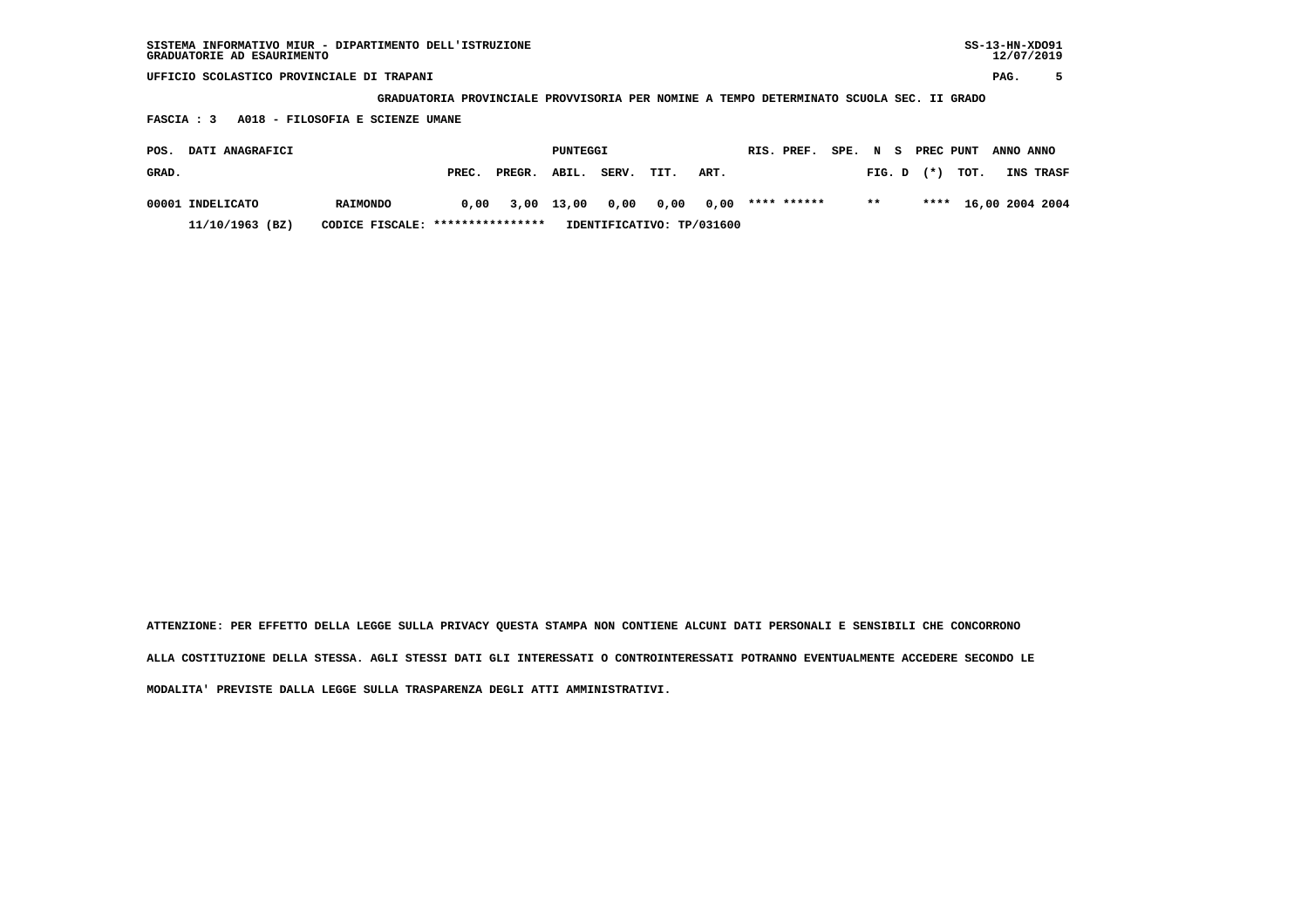**GRADUATORIA PROVINCIALE PROVVISORIA PER NOMINE A TEMPO DETERMINATO SCUOLA SEC. II GRADO**

 **FASCIA : 3 A019 - FILOSOFIA E STORIA**

| POS.  | <b>DATI ANAGRAFICI</b> |                                  |       |              | PUNTEGGI   |            |                            | RIS. PREF. |  |                | SPE. N S PREC PUNT ANNO ANNO |                           |
|-------|------------------------|----------------------------------|-------|--------------|------------|------------|----------------------------|------------|--|----------------|------------------------------|---------------------------|
| GRAD. |                        |                                  | PREC. | PREGR. ABIL. |            | SERV. TIT. | ART.                       |            |  | $FIG. D$ $(*)$ | тот.                         | <b>INS TRASF</b>          |
|       | 00001 SIINO            | RITA                             | 0,00  |              | 0,00 12,00 |            | 0,00 1,00 0,00 **** ****** |            |  |                |                              | ** X **** 13,00 2019 2019 |
|       | 23/04/1977 (PA)        | CODICE FISCALE: **************** |       |              |            |            | IDENTIFICATIVO: TP/067335  |            |  |                |                              |                           |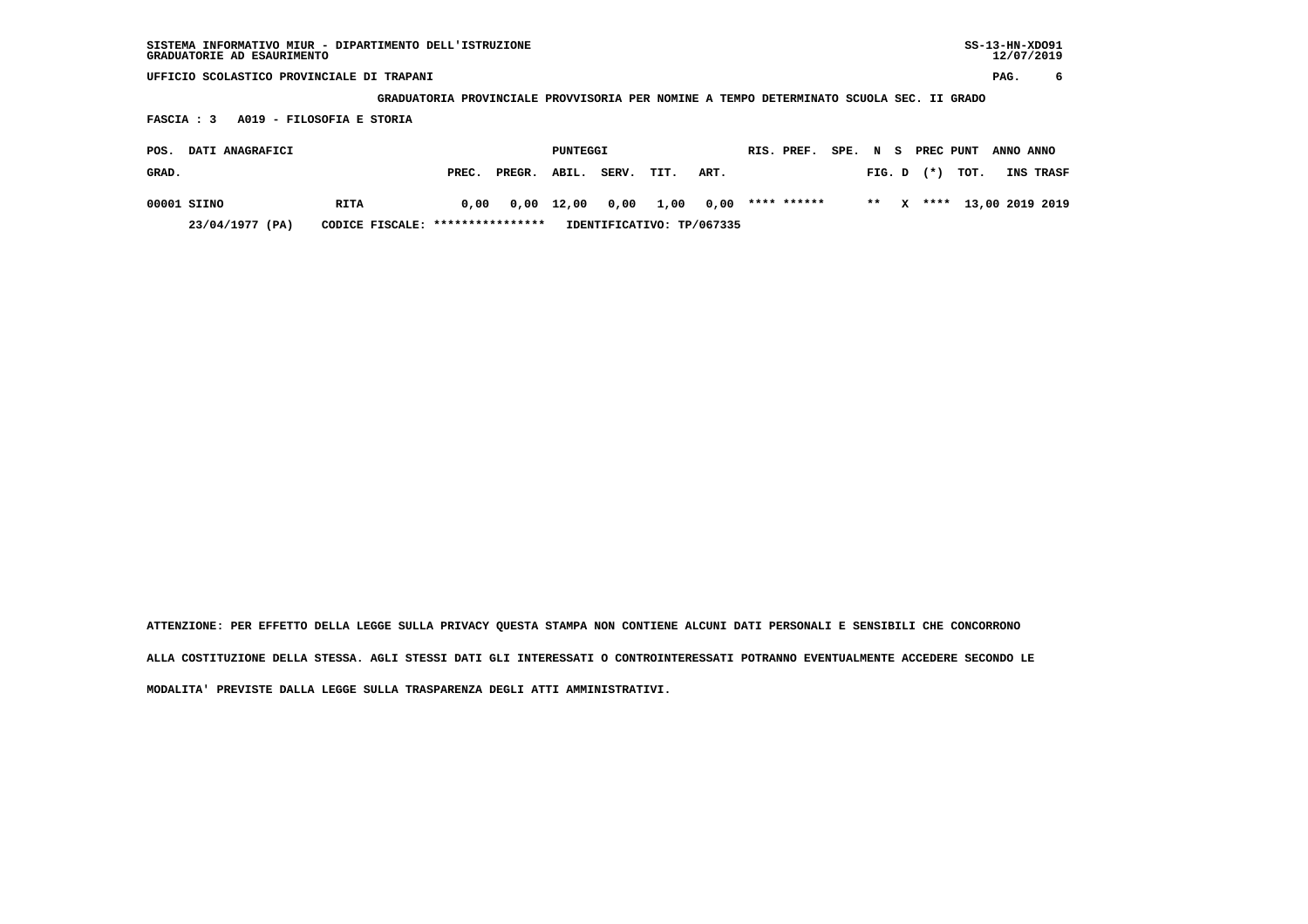**GRADUATORIA PROVINCIALE PROVVISORIA PER NOMINE A TEMPO DETERMINATO SCUOLA SEC. II GRADO**

 **FASCIA : 3 A020 - FISICA**

| POS.  | <b>DATI ANAGRAFICI</b> |                                                             |       |                              | PUNTEGGI |  |                           | RIS. PREF. |       |                | SPE. N S PREC PUNT ANNO ANNO |                  |
|-------|------------------------|-------------------------------------------------------------|-------|------------------------------|----------|--|---------------------------|------------|-------|----------------|------------------------------|------------------|
| GRAD. |                        |                                                             | PREC. | PREGR. ABIL. SERV. TIT. ART. |          |  |                           |            |       | $FIG. D$ $(*)$ | тот.                         | <b>INS TRASF</b> |
|       | 00001 CAROLLO          | LUDOVICO AGOSTI 0,00 16,00 14,00 0,00 6,00 0,00 **** ****** |       |                              |          |  |                           |            | $***$ |                | **** 36,00 2019              |                  |
|       | 28/08/1962 (TP)        | CODICE FISCALE: ****************                            |       |                              |          |  | IDENTIFICATIVO: TP/020484 |            |       |                |                              |                  |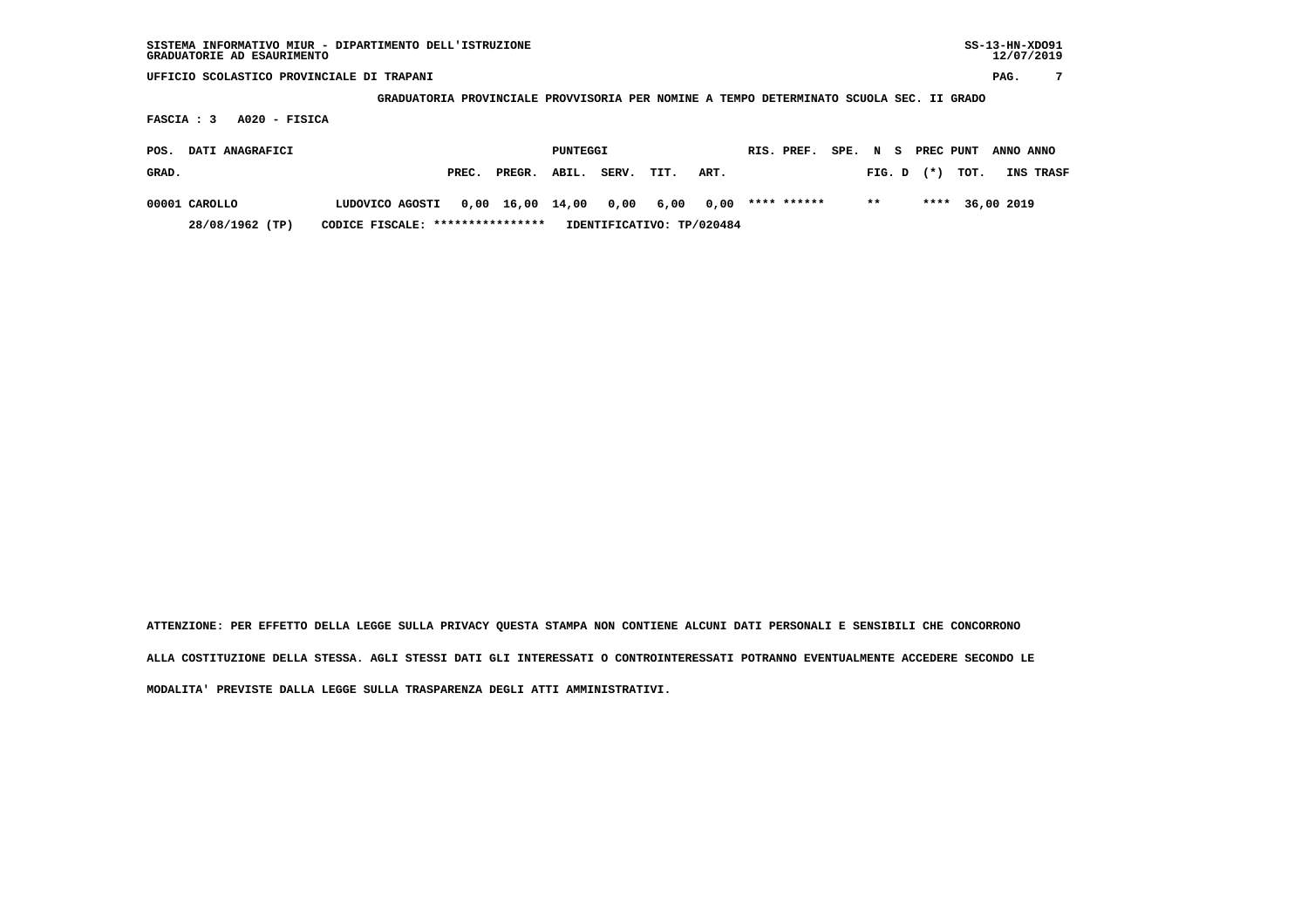**GRADUATORIA PROVINCIALE PROVVISORIA PER NOMINE A TEMPO DETERMINATO SCUOLA SEC. II GRADO**

 **FASCIA : 3 A026 - MATEMATICA**

| POS.  | <b>DATI ANAGRAFICI</b> |                                                              |       |              | PUNTEGGI |       |      |                           | RIS. PREF. |       |                | SPE. N S PREC PUNT ANNO ANNO |           |
|-------|------------------------|--------------------------------------------------------------|-------|--------------|----------|-------|------|---------------------------|------------|-------|----------------|------------------------------|-----------|
| GRAD. |                        |                                                              | PREC. | PREGR. ABIL. |          | SERV. | TIT. | ART.                      |            |       | $FIG. D$ $(*)$ | тот.                         | INS TRASF |
|       | 00001 CAROLLO          | LUDOVICO AGOSTI 0,00 41,00 14,00 28,00 6,00 0,00 **** ****** |       |              |          |       |      |                           |            | $***$ |                | **** 89,00 2019              |           |
|       | 28/08/1962 (TP)        | CODICE FISCALE: ****************                             |       |              |          |       |      | IDENTIFICATIVO: TP/020484 |            |       |                |                              |           |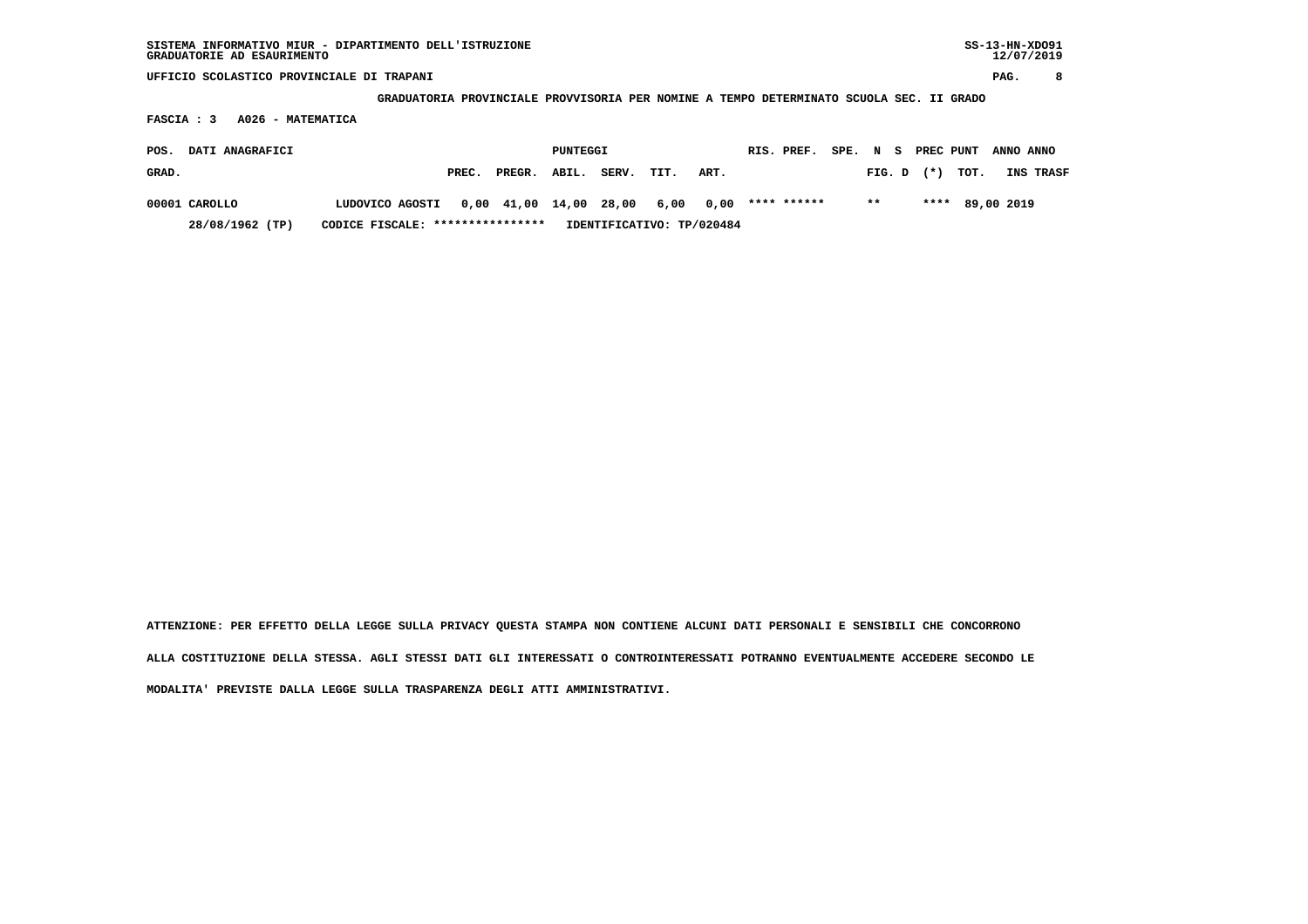**GRADUATORIA PROVINCIALE PROVVISORIA PER NOMINE A TEMPO DETERMINATO SCUOLA SEC. II GRADO**

 **FASCIA : 3 A027 - MATEMATICA E FISICA**

| POS.  | <b>DATI ANAGRAFICI</b> |                                  |       |                                              | PUNTEGGI |       |      |                           | RIS. PREF. |       |                | SPE. N S PREC PUNT ANNO ANNO |                  |
|-------|------------------------|----------------------------------|-------|----------------------------------------------|----------|-------|------|---------------------------|------------|-------|----------------|------------------------------|------------------|
| GRAD. |                        |                                  | PREC. | PREGR. ABIL.                                 |          | SERV. | TIT. | ART.                      |            |       | $FIG. D$ $(*)$ | тот.                         | <b>INS TRASF</b> |
|       | 00001 CAROLLO          | LUDOVICO AGOSTI                  |       | $0,00$ 3,00 14,00 0,00 6,00 0,00 **** ****** |          |       |      |                           |            | $***$ |                | **** 23,00 2019              |                  |
|       | 28/08/1962 (TP)        | CODICE FISCALE: **************** |       |                                              |          |       |      | IDENTIFICATIVO: TP/020484 |            |       |                |                              |                  |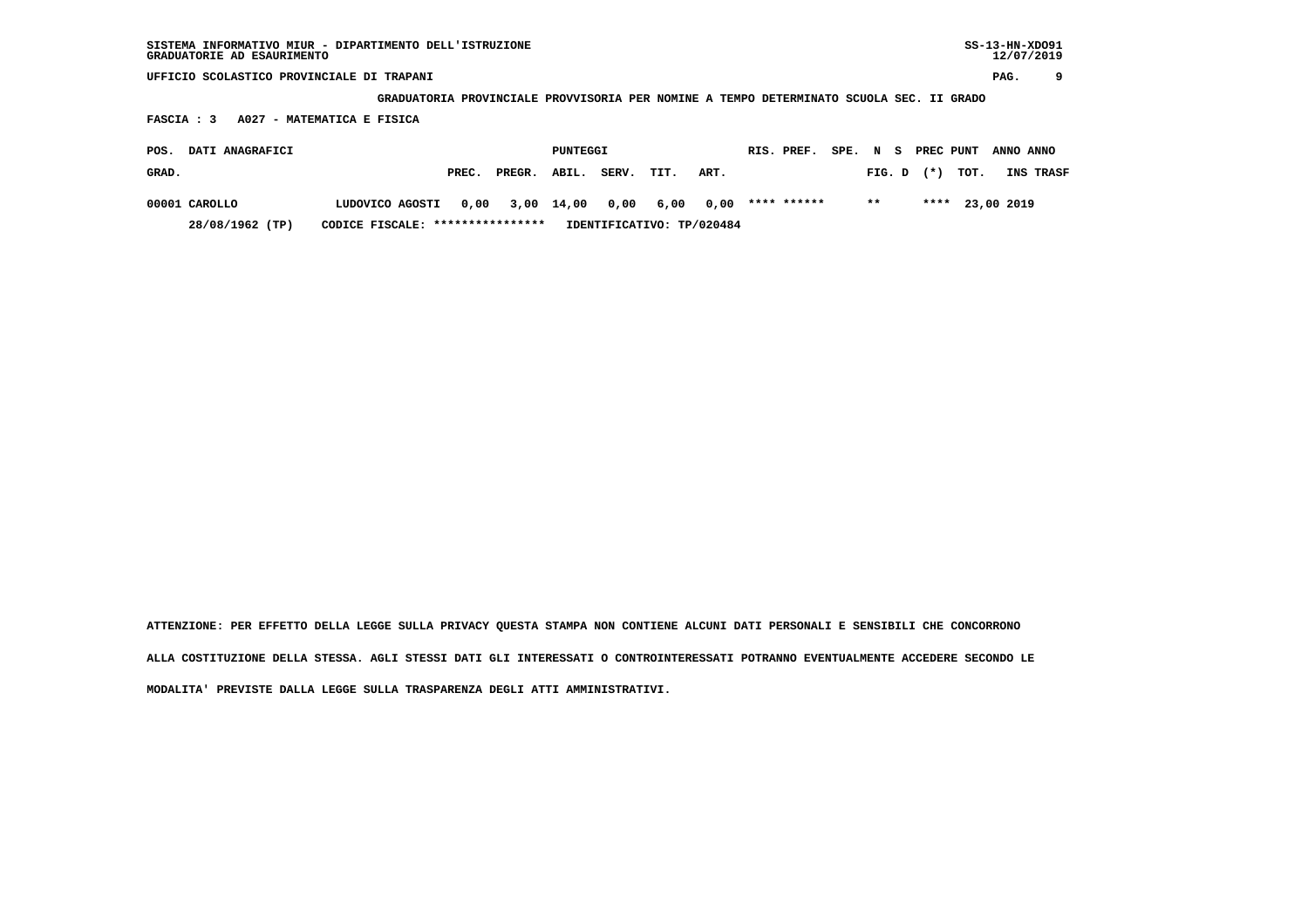| SISTEMA INFORMATIVO MIUR - DIPARTIMENTO DELL'ISTRUZIONE | SS-13-HN-XD091 |
|---------------------------------------------------------|----------------|
| GRADUATORIE AD ESAURIMENTO                              | 12/07/2019     |

 **GRADUATORIA PROVINCIALE PROVVISORIA PER NOMINE A TEMPO DETERMINATO SCUOLA SEC. II GRADO**

 **FASCIA : 3 A029 - MUSICA NEGLI ISTITUTI DI ISTRUZIONE SECONDARIA DI II GRADO**

| POS.          | <b>DATI ANAGRAFICI</b> |                                  |       |                                        | PUNTEGGI |            |                           |      | RIS. PREF. |       |                | SPE. N S PREC PUNT ANNO ANNO |                  |
|---------------|------------------------|----------------------------------|-------|----------------------------------------|----------|------------|---------------------------|------|------------|-------|----------------|------------------------------|------------------|
| GRAD.         |                        |                                  | PREC. | PREGR. ABIL.                           |          | SERV. TIT. |                           | ART. |            |       | $FIG. D$ $(*)$ | тот.                         | <b>INS TRASF</b> |
| 00001 FRISCIA |                        | MARIO                            | 0,00  | 0,00 42,00 0,00 12,00 0,00 **** ****** |          |            |                           |      |            | $***$ |                | **** 54,00 2019 2019         |                  |
|               | 02/06/1980 (PA)        | CODICE FISCALE: **************** |       |                                        |          |            | IDENTIFICATIVO: TP/067417 |      |            |       |                |                              |                  |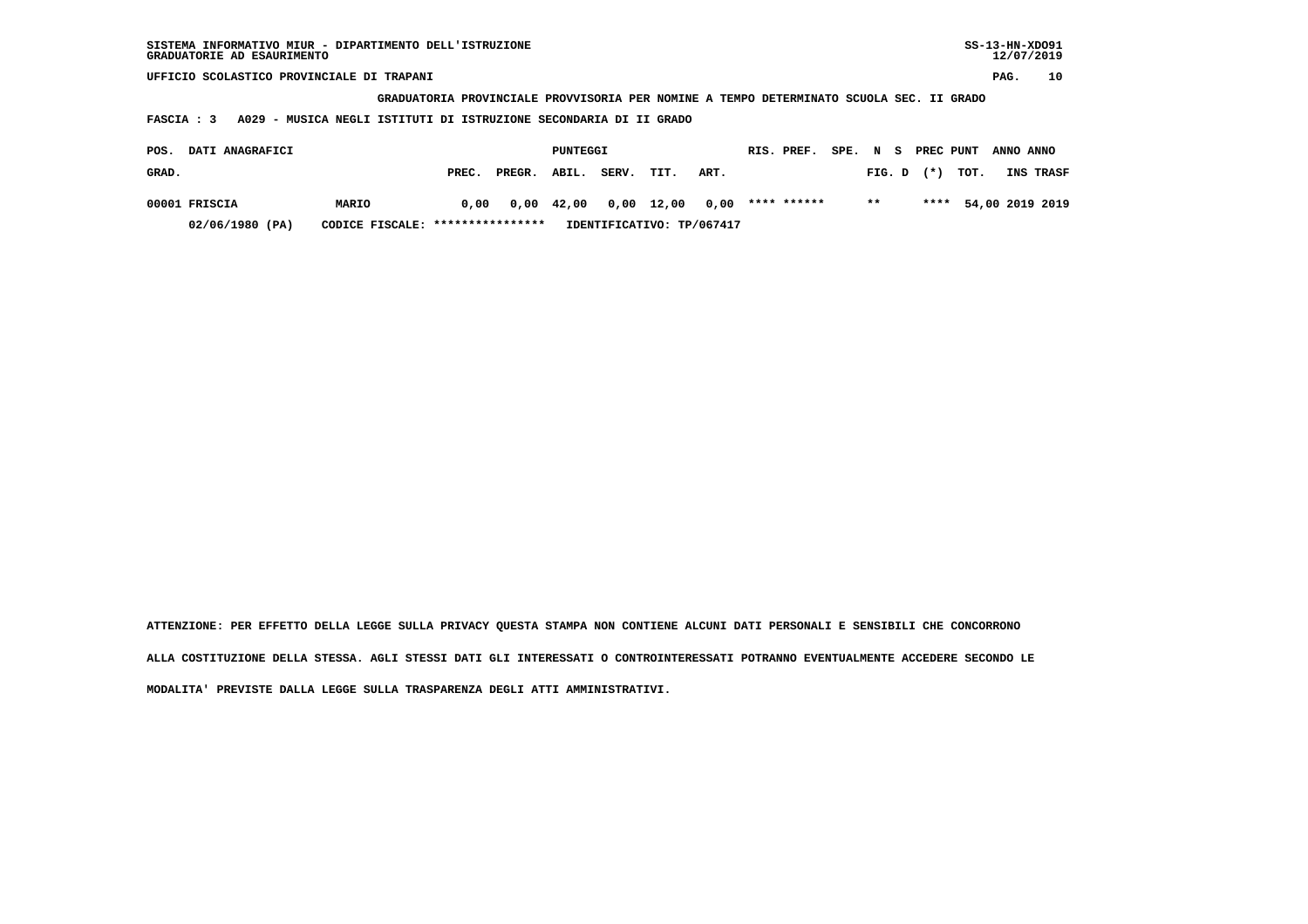| SISTEMA INFORMATIVO MIUR - DIPARTIMENTO DELL'ISTRUZIONE | SS-13-HN-XD091 |
|---------------------------------------------------------|----------------|
| GRADUATORIE AD ESAURIMENTO                              | 12/07/2019     |

 **GRADUATORIA PROVINCIALE PROVVISORIA PER NOMINE A TEMPO DETERMINATO SCUOLA SEC. II GRADO**

 **FASCIA : 3 A031 - SCIENZE DEGLI ALIMENTI**

| POS.  | <b>DATI ANAGRAFICI</b> |                                  |       |                                 | PUNTEGGI |                           |      |      | RIS. PREF.  | SPE. N S |       |                | PREC PUNT ANNO ANNO |                      |
|-------|------------------------|----------------------------------|-------|---------------------------------|----------|---------------------------|------|------|-------------|----------|-------|----------------|---------------------|----------------------|
| GRAD. |                        |                                  | PREC. | PREGR. ABIL.                    |          | SERV.                     | TIT. | ART. |             |          |       | $FIG. D$ $(*)$ | тот.                | <b>INS TRASF</b>     |
|       | 00001 CAMPISI          | <b>MARIA ANTONIETT</b>           |       | 0,00 6,00 14,00 52,00 0,00 0,00 |          |                           |      |      | **** ****** |          | $***$ |                |                     | **** 72,00 2019 2019 |
|       | 29/10/1962 (TP)        | CODICE FISCALE: **************** |       |                                 |          | IDENTIFICATIVO: TP/067313 |      |      |             |          |       |                |                     |                      |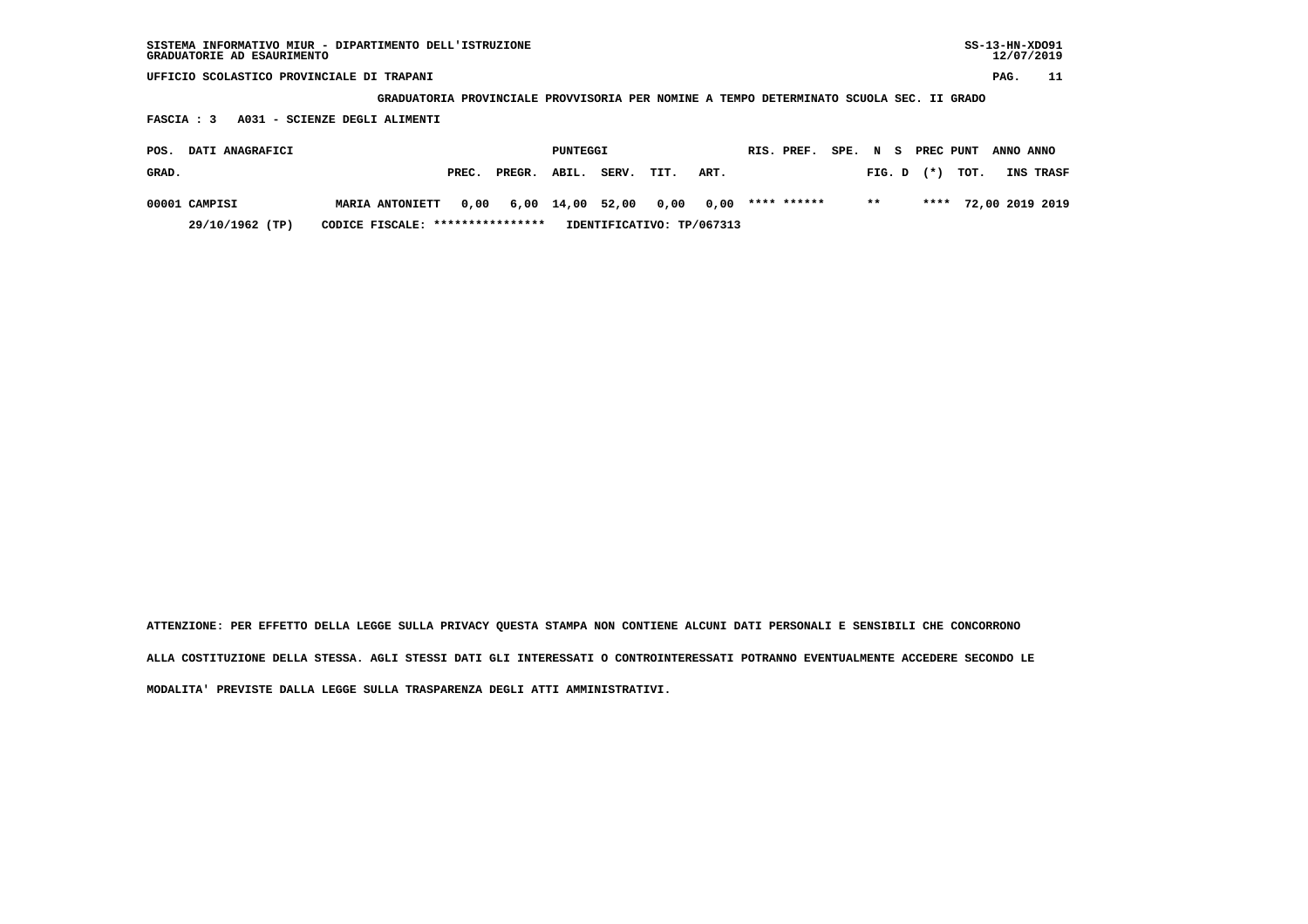**GRADUATORIA PROVINCIALE PROVVISORIA PER NOMINE A TEMPO DETERMINATO SCUOLA SEC. II GRADO**

 **FASCIA : 3 A034 - SCIENZE E TECNOLOGIE CHIMICHE**

| POS.  | DATI ANAGRAFICI                   |                                                     |       |        | PUNTEGGI           |                                   |      |      | RIS. PREF.  | SPE. N S |        |   | PREC PUNT |            | ANNO ANNO  |                  |
|-------|-----------------------------------|-----------------------------------------------------|-------|--------|--------------------|-----------------------------------|------|------|-------------|----------|--------|---|-----------|------------|------------|------------------|
| GRAD. |                                   |                                                     | PREC. | PREGR. | ABIL.              | SERV.                             | TIT. | ART. |             |          | FIG. D |   | $(*)$     | тот.       |            | <b>INS TRASF</b> |
|       | 00001 PIPITONE<br>13/10/1967 (TP) | <b>ANTONIO</b><br>CODICE FISCALE: ****************  | 0,00  | 10,00  | 13,00              | 0,00<br>IDENTIFICATIVO: TP/030089 | 0,00 | 0,00 | **** ****** |          | $* *$  | x | ****      |            | 23,00 2019 |                  |
|       | 00002 CHIRCO<br>26/06/1965 (TP)   | <b>ROSANNA</b><br>CODICE FISCALE: ***************** | 0.00  |        | $0,00 \quad 12,00$ | 0,00<br>IDENTIFICATIVO: TP/029096 | 0,00 | 0,00 | **** ****** |          | $***$  |   | ****      | 12,00 2002 |            |                  |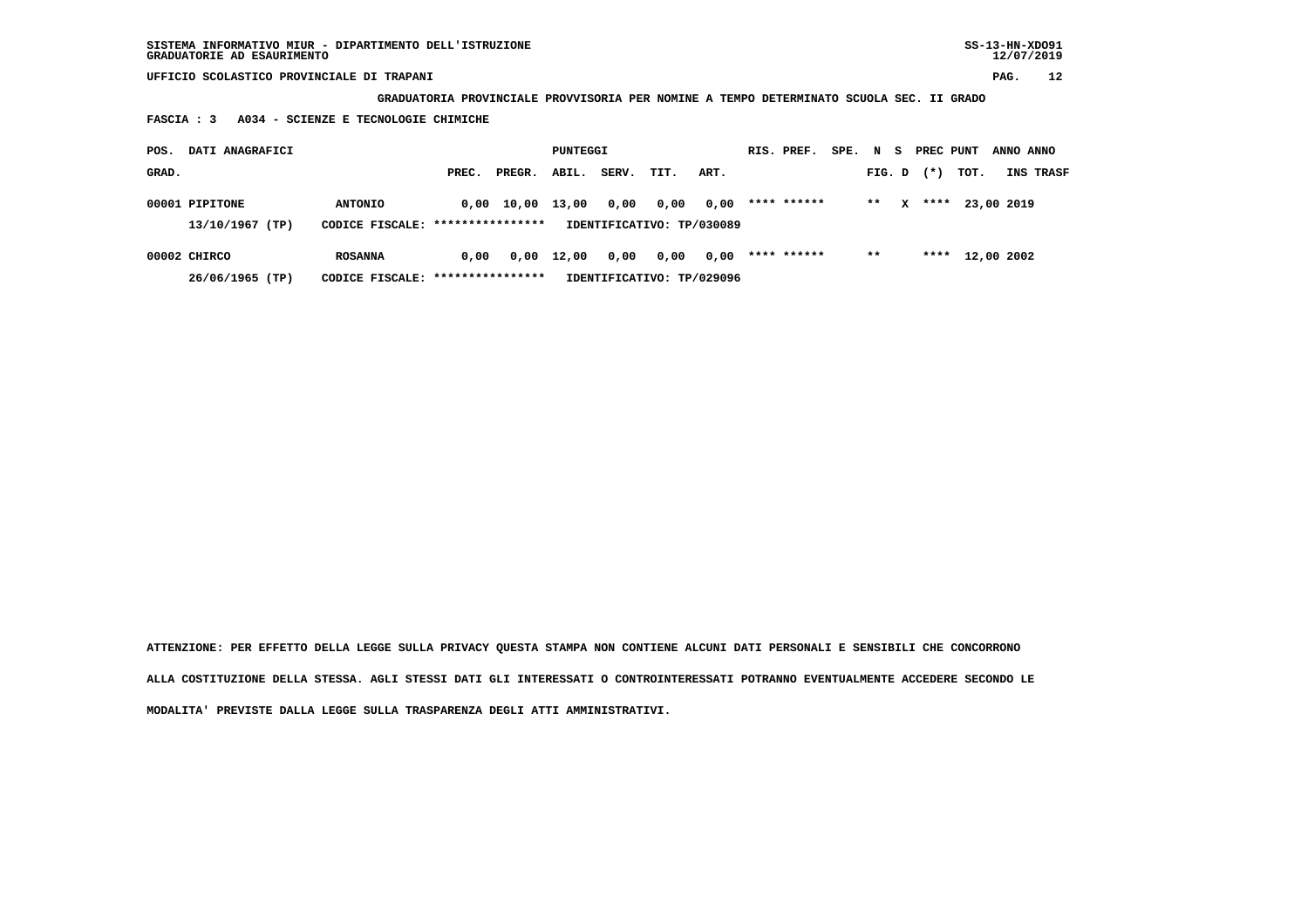| SISTEMA INFORMATIVO MIUR - DIPARTIMENTO DELL'ISTRUZIONE<br>GRADUATORIE AD ESAURIMENTO |                                                                                         |        |          |       |      |                           |             |      |        |           |                  | $SS-13-HN-XDO91$ | 12/07/2019 |
|---------------------------------------------------------------------------------------|-----------------------------------------------------------------------------------------|--------|----------|-------|------|---------------------------|-------------|------|--------|-----------|------------------|------------------|------------|
| UFFICIO SCOLASTICO PROVINCIALE DI TRAPANI                                             |                                                                                         |        |          |       |      |                           |             |      |        |           |                  | PAG.             | 13         |
|                                                                                       | GRADUATORIA PROVINCIALE PROVVISORIA PER NOMINE A TEMPO DETERMINATO SCUOLA SEC. II GRADO |        |          |       |      |                           |             |      |        |           |                  |                  |            |
| A040 - SCIENZE E TECNOLOGIE ELETTRICHE ED ELETTRONICHE<br>FASCIA : 3                  |                                                                                         |        |          |       |      |                           |             |      |        |           |                  |                  |            |
|                                                                                       |                                                                                         |        |          |       |      |                           |             |      |        |           |                  |                  |            |
| DATI ANAGRAFICI<br>POS.                                                               |                                                                                         |        | PUNTEGGI |       |      |                           | RIS. PREF.  | SPE. | N S    | PREC PUNT |                  | ANNO ANNO        |            |
| GRAD.                                                                                 | PREC.                                                                                   | PREGR. | ABIL.    | SERV. | TIT. | ART.                      |             |      | FIG. D | $(* )$    | TOT.             |                  | INS TRASF  |
| 00001 PIZZO<br>IGNAZIO                                                                | 0,00                                                                                    | 29,00  | 42,00    | 60,00 | 0,00 | 0,00                      | **** ****** |      | $***$  |           | **** 131,00 2009 |                  |            |
| 05/08/1975 (TP)<br>CODICE FISCALE:                                                    | ****************                                                                        |        |          |       |      | IDENTIFICATIVO: TP/057542 |             |      |        |           |                  |                  |            |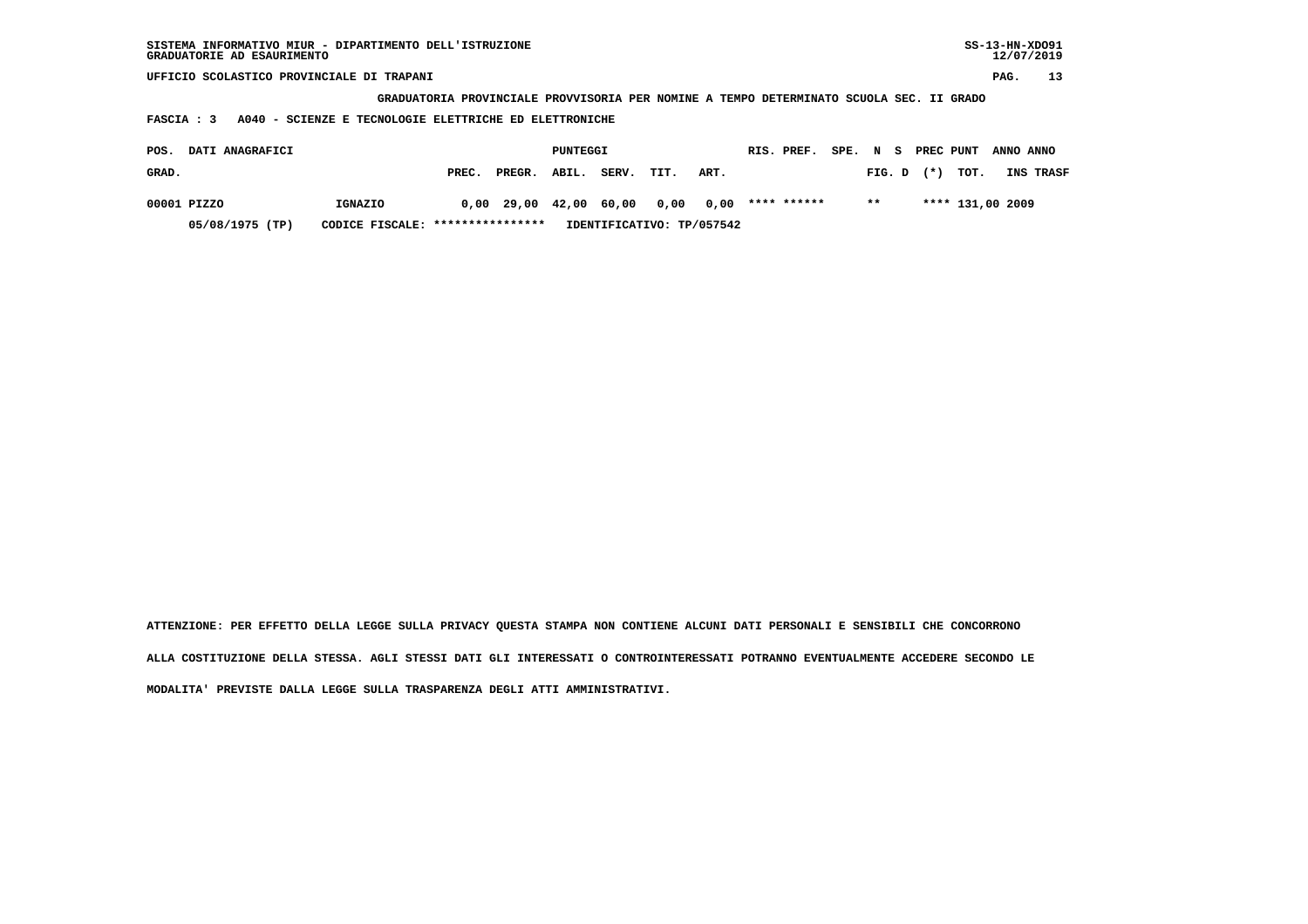**GRADUATORIA PROVINCIALE PROVVISORIA PER NOMINE A TEMPO DETERMINATO SCUOLA SEC. II GRADO**

 **FASCIA : 3 A045 - SCIENZE ECONOMICO-AZIENDALI**

|       | POS. DATI ANAGRAFICI |                                                            |       |                             | PUNTEGGI |             |                           |                                | RIS. PREF.            |       | SPE. N S PREC PUNT |                       | ANNO ANNO |           |
|-------|----------------------|------------------------------------------------------------|-------|-----------------------------|----------|-------------|---------------------------|--------------------------------|-----------------------|-------|--------------------|-----------------------|-----------|-----------|
| GRAD. |                      |                                                            | PREC. | PREGR.                      |          | ABIL. SERV. | TIT.                      | ART.                           |                       |       | $FIG. D$ $(*)$     | TOT.                  |           | INS TRASF |
|       | 00001 PRINZIVALLI    | <b>PAOLA</b>                                               |       | 0,00 101,00 15,00 56,00     |          |             | 0,00                      |                                | $0,00$ **** ******    | $***$ |                    | **** 172,00 2019 2019 |           |           |
|       | 05/07/1970 (TP)      | CODICE FISCALE: *****************                          |       |                             |          |             | IDENTIFICATIVO: TP/067333 |                                |                       |       |                    |                       |           |           |
|       | 00002 CAMMARATA      | <b>CARMELO</b>                                             |       | 0,00 82,00 14,00 12,00 0,00 |          |             |                           |                                | $0,00$ **** ****** ** |       |                    | **** 108,00 2019 2019 |           |           |
|       | 22/01/1972 (PA)      | CODICE FISCALE: *****************                          |       |                             |          |             | IDENTIFICATIVO: TP/067310 |                                |                       |       |                    |                       |           |           |
|       | 00003 CENTONZE       | FILIPPO                                                    |       | 0,00 48,00 18,00 12,00 3,00 |          |             |                           |                                | $0,00$ **** ******    | $***$ |                    | **** 81,00 2007       |           |           |
|       | 01/01/1973 (EE)      | CODICE FISCALE: **************** IDENTIFICATIVO: TP/034304 |       |                             |          |             |                           |                                |                       |       |                    |                       |           |           |
|       | 00004 RIZZO          | <b>NICOLETTA</b>                                           |       | 0,00 42,00 18,00 14,00      |          |             | 3,00                      |                                | $0,00$ **** ****** ** |       |                    | **** 77,00 2007       |           |           |
|       | 27/08/1975 (PA)      | CODICE FISCALE: **************** IDENTIFICATIVO: TP/034924 |       |                             |          |             |                           |                                |                       |       |                    |                       |           |           |
|       | 00005 CARDILLO       | <b>WALTER</b>                                              |       | 0,00 16,00 42,00 0,00       |          |             |                           | $0,00$ $0,00$ **** ****** T ** |                       |       |                    | **** 58,00 2011 2011  |           |           |
|       | 05/01/1977 (TP)      | CODICE FISCALE: **************** IDENTIFICATIVO: TP/059676 |       |                             |          |             |                           |                                |                       |       |                    |                       |           |           |
|       | 00006 RESTA          | ROBERTA MARIA                                              |       | 0,00 36,00                  | 15,00    | 0,00        | 0.00                      |                                | $0,00$ **** ******    | $***$ |                    | **** 51,00 2000       |           |           |
|       | 09/12/1968 (TP)      | CODICE FISCALE: *****************                          |       |                             |          |             | IDENTIFICATIVO: TP/021552 |                                |                       |       |                    |                       |           |           |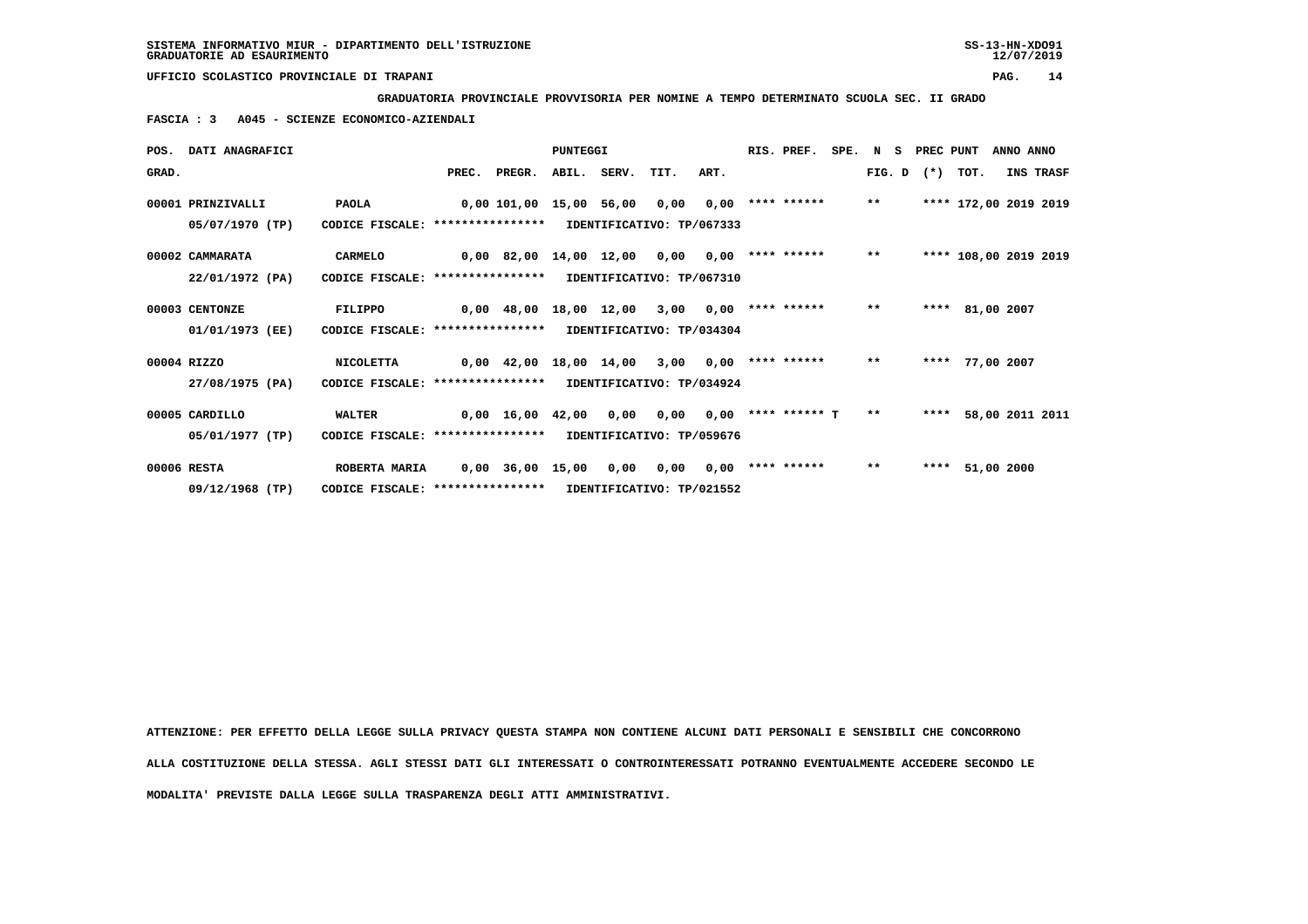| SISTEMA INFORMATIVO MIUR - DIPARTIMENTO DELL'ISTRUZIONE<br>GRADUATORIE AD ESAURIMENTO |                                                                    |       |        |          |       |      |      |            |             |      |                  |       |                      | $SS-13-HN-XDO91$<br>12/07/2019 |           |
|---------------------------------------------------------------------------------------|--------------------------------------------------------------------|-------|--------|----------|-------|------|------|------------|-------------|------|------------------|-------|----------------------|--------------------------------|-----------|
| UFFICIO SCOLASTICO PROVINCIALE DI TRAPANI                                             |                                                                    |       |        |          |       |      |      |            |             |      |                  |       |                      | PAG.                           | 15        |
|                                                                                       | GRADUATORIA PROVINCIALE PROVVISORIA PER NOMINE A TEMPO DETERMINATO |       |        |          |       |      |      |            |             |      |                  |       | SCUOLA SEC. II GRADO |                                |           |
| FASCIA : 4                                                                            | A045 - SCIENZE ECONOMICO-AZIENDALI                                 |       |        |          |       |      |      |            |             |      |                  |       |                      |                                |           |
| DATI ANAGRAFICI<br>POS.                                                               |                                                                    |       |        | PUNTEGGI |       |      |      | RIS. PREF. |             | SPE. | $\mathbf N$<br>s |       | PREC PUNT            | ANNO ANNO                      |           |
| GRAD.                                                                                 |                                                                    | PREC. | PREGR. | ABIL.    | SERV. | TIT. | ART. |            |             |      | FIG. D           | $(*)$ | TOT.                 |                                | INS TRASF |
|                                                                                       |                                                                    |       |        |          |       |      |      |            |             |      |                  |       |                      |                                |           |
| 00007 FICI                                                                            | SAVINA LUCIA                                                       | 0,00  | 0,00   | 18,00    | 82,00 | 3,00 | 0,00 |            | **** ****** |      | $* *$            |       | **** 103,00 2019     |                                |           |

 **T 10/04/1977 (TP) CODICE FISCALE: \*\*\*\*\*\*\*\*\*\*\*\*\*\*\*\* IDENTIFICATIVO: TP/067091**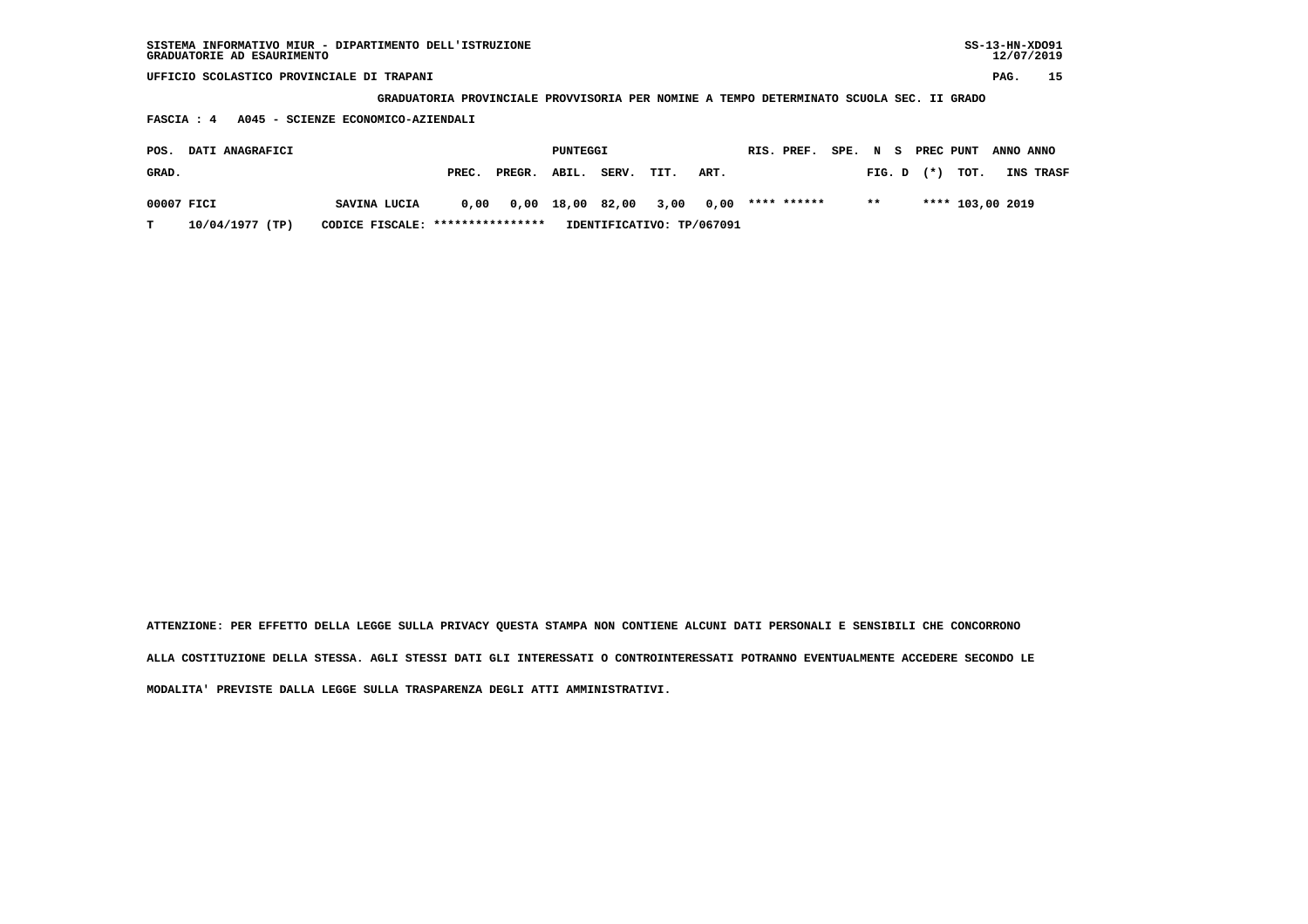**GRADUATORIA PROVINCIALE PROVVISORIA PER NOMINE A TEMPO DETERMINATO SCUOLA SEC. II GRADO**

 **FASCIA : 3 A046 - SCIENZE GIURIDICO-ECONOMICHE**

|       | POS. DATI ANAGRAFICI                                                                                                            |                                                            |                       |                                                 | <b>PUNTEGGI</b> |      |                           | RIS. PREF.       |       |                   | SPE. N S PREC PUNT ANNO ANNO |           |
|-------|---------------------------------------------------------------------------------------------------------------------------------|------------------------------------------------------------|-----------------------|-------------------------------------------------|-----------------|------|---------------------------|------------------|-------|-------------------|------------------------------|-----------|
| GRAD. |                                                                                                                                 |                                                            |                       | PREC. PREGR. ABIL. SERV.                        |                 | TIT. | ART.                      |                  |       | FIG. D $(*)$ TOT. |                              | INS TRASF |
|       | 00001 INDELICATO                                                                                                                | <b>RAIMONDO</b>                                            |                       | 0,00 213,00 16,00 0,00                          |                 | 0,00 |                           | 0,00 **** ****** | $***$ |                   | **** 229,00 2004 2004        |           |
|       | 11/10/1963 (BZ)                                                                                                                 | CODICE FISCALE: **************** IDENTIFICATIVO: TP/031600 |                       |                                                 |                 |      |                           |                  |       |                   |                              |           |
|       | 00002 PLAIA                                                                                                                     | <b>ANTONELLA</b>                                           |                       | $0,00$ 112,00 17,00 60,00 0,00 0,00 **** ****** |                 |      |                           |                  | $***$ |                   | **** 189,00 2007             |           |
|       | 26/07/1962 (TP)                                                                                                                 | CODICE FISCALE: **************** IDENTIFICATIVO: TP/034907 |                       |                                                 |                 |      |                           |                  |       |                   |                              |           |
|       | 00003 GENNA                                                                                                                     | <b>VITO</b>                                                |                       | $0,00$ 118,00 15,00 50,00 0,00 0,00 **** ****** |                 |      |                           |                  | $***$ |                   | **** 183,00 2007             |           |
|       | 17/05/1974 (PA)                                                                                                                 | CODICE FISCALE: **************** IDENTIFICATIVO: TP/034872 |                       |                                                 |                 |      |                           |                  |       |                   |                              |           |
|       | 00004 ALAGNA                                                                                                                    | ANNA                                                       |                       | 0,00 64,00 15,00 26,00 3,00 0,00 **** ******    |                 |      |                           |                  | $***$ |                   | **** 108,00 2000             |           |
|       | $01/02/1968$ (TP)                                                                                                               | CODICE FISCALE: **************** IDENTIFICATIVO: TP/020101 |                       |                                                 |                 |      |                           |                  |       |                   |                              |           |
|       | 00005 BOSCIA                                                                                                                    | ALIDA                                                      |                       | 0,00 28,00 13,00 60,00 0,00 0,00 **** ******    |                 |      |                           |                  | $***$ |                   | **** 101,00 2002             |           |
|       | 10/01/1972 (TP)                                                                                                                 | CODICE FISCALE: **************** IDENTIFICATIVO: TP/029057 |                       |                                                 |                 |      |                           |                  |       |                   |                              |           |
|       | 00006 MODDERNO                                                                                                                  | PASQUALE                                                   | 0,00 81,00 16,00 0,00 |                                                 |                 |      | $0,00$ $0,00$ **** ****** |                  | $***$ |                   | X **** 97,00 2007 2007       |           |
|       | 16/04/1973 (TP)                                                                                                                 | CODICE FISCALE: **************** IDENTIFICATIVO: TP/034648 |                       |                                                 |                 |      |                           |                  |       |                   |                              |           |
|       | 00007 BIANCO                                                                                                                    | <b>MILENA</b>                                              |                       | $0,00$ 58,00 15,00 24,00 0,00 0,00 **** ******  |                 |      |                           |                  | $***$ |                   | **** 97,00 2011 2011         |           |
|       | 03/12/1974 (TP)                                                                                                                 | CODICE FISCALE: **************** IDENTIFICATIVO: TP/059749 |                       |                                                 |                 |      |                           |                  |       |                   |                              |           |
|       | 00008 MINORE                                                                                                                    | <b>FRANCESCO</b>                                           |                       | $0,00$ 19,00 17,00 58,00 0,00 0,00 **** ******  |                 |      |                           |                  |       |                   | ** $X$ **** 94,00 2002       |           |
|       | 29/03/1973 (TP)                                                                                                                 | CODICE FISCALE: **************** IDENTIFICATIVO: TP/029862 |                       |                                                 |                 |      |                           |                  |       |                   |                              |           |
|       | 00009 NOVARA                                                                                                                    | <b>GIUSEPPE</b>                                            |                       | $0,00$ 15,00 14,00 54,00 0,00 0,00 **** ******  |                 |      |                           |                  | $***$ |                   | **** 83,00 2002              |           |
|       | 24/12/1962 (TP)                                                                                                                 | CODICE FISCALE: **************** IDENTIFICATIVO: TP/029926 |                       |                                                 |                 |      |                           |                  |       |                   |                              |           |
|       | ATTENZIONE: PER EFFETTO DELLA LEGGE SULLA PRIVACY QUESTA STAMPA NON CONTIENE ALCUNI DATI PERSONALI E SENSIBILI CHE CONCORRONO   |                                                            |                       |                                                 |                 |      |                           |                  |       |                   |                              |           |
|       | ALLA COSTITUZIONE DELLA STESSA. AGLI STESSI DATI GLI INTERESSATI O CONTROINTERESSATI POTRANNO EVENTUALMENTE ACCEDERE SECONDO LE |                                                            |                       |                                                 |                 |      |                           |                  |       |                   |                              |           |

 **MODALITA' PREVISTE DALLA LEGGE SULLA TRASPARENZA DEGLI ATTI AMMINISTRATIVI.**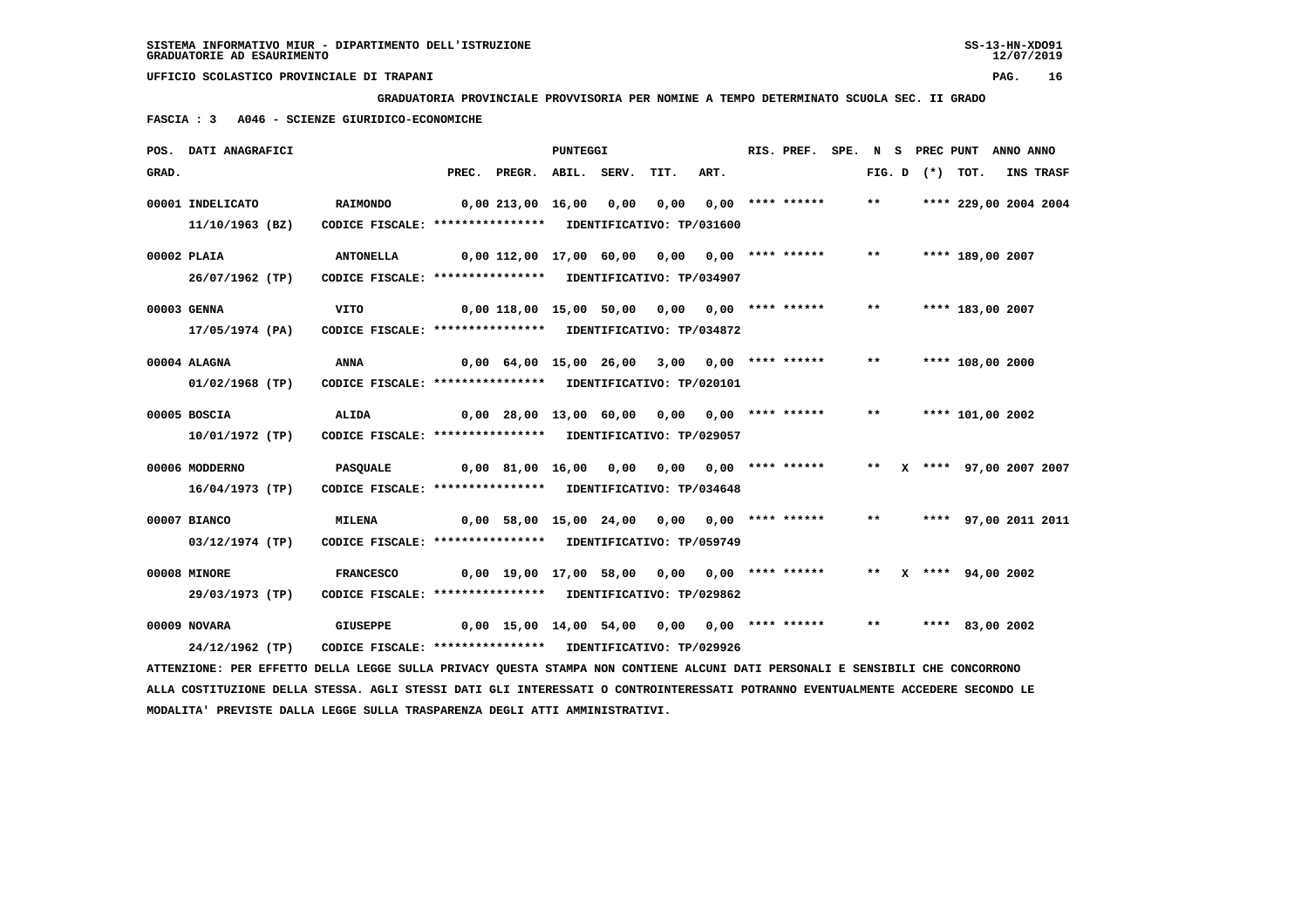**GRADUATORIA PROVINCIALE PROVVISORIA PER NOMINE A TEMPO DETERMINATO SCUOLA SEC. II GRADO**

 **FASCIA : 3 A046 - SCIENZE GIURIDICO-ECONOMICHE**

|       | POS. DATI ANAGRAFICI |                                                                                                                               |                                                   | PUNTEGGI |      |      | RIS. PREF. SPE. N S PREC PUNT ANNO ANNO |       |  |                      |                  |
|-------|----------------------|-------------------------------------------------------------------------------------------------------------------------------|---------------------------------------------------|----------|------|------|-----------------------------------------|-------|--|----------------------|------------------|
| GRAD. |                      |                                                                                                                               | PREC. PREGR. ABIL. SERV.                          |          | TIT. | ART. |                                         |       |  | FIG. D $(*)$ TOT.    | <b>INS TRASF</b> |
|       | 00010 STABILE        | <b>PATRIZIA</b>                                                                                                               | 0,00 28,00 16,00 24,00 0,00 0,00 **** ******      |          |      |      |                                         | $***$ |  | **** 68,00 2007 2007 |                  |
|       | 21/07/1968 (TP)      | CODICE FISCALE: **************** IDENTIFICATIVO: TP/034475                                                                    |                                                   |          |      |      |                                         |       |  |                      |                  |
|       | 00011 FASCELLA       | <b>PAOLO</b>                                                                                                                  | 0,00 6,00 15,00 22,00 0,00 0,00 **** ******       |          |      |      |                                         | $***$ |  | **** 43,00 2007 2007 |                  |
|       | 11/10/1971 (TP)      | CODICE FISCALE: **************** IDENTIFICATIVO: TP/034804                                                                    |                                                   |          |      |      |                                         |       |  |                      |                  |
|       | 00012 MONACO         | LORENZO MARIA                                                                                                                 |                                                   |          |      |      |                                         |       |  | ** **** 41,00 2007   |                  |
|       | 16/06/1970 (PA)      | CODICE FISCALE: **************** IDENTIFICATIVO: TP/029894                                                                    |                                                   |          |      |      |                                         |       |  |                      |                  |
|       | 00013 BONAFEDE       | SALVATORE ANGEL 0,00 17,00 14,00 0,00 3,00 0,00 **** ****** *** ** ** **** 34,00 2000                                         |                                                   |          |      |      |                                         |       |  |                      |                  |
|       | 15/04/1972 (TP)      | CODICE FISCALE: **************** IDENTIFICATIVO: TP/020634                                                                    |                                                   |          |      |      |                                         |       |  |                      |                  |
|       | 00014 MIRABILE       |                                                                                                                               |                                                   |          |      |      |                                         | $***$ |  | **** 34,00 2002      |                  |
|       | 30/04/1973 (TP)      | CODICE FISCALE: **************** IDENTIFICATIVO: TP/029869                                                                    |                                                   |          |      |      |                                         |       |  |                      |                  |
|       | 00015 GERARDI        | BALDASSARE SERG 0,00 16,00 16,00 0,00 0,00 0,00 **** ******                                                                   |                                                   |          |      |      |                                         | $***$ |  | **** 32,00 2002      |                  |
|       | 20/11/1959 (TP)      | CODICE FISCALE: **************** IDENTIFICATIVO: TP/029662                                                                    |                                                   |          |      |      |                                         |       |  |                      |                  |
|       | 00016 SCANDALIATO    | <b>NICOLO'</b>                                                                                                                | 0,00 0,00 14,00 12,00 0,00 0,00 **** ****** ** ** |          |      |      |                                         |       |  | **** 26,00 2019      |                  |
|       | 02/09/1969 (TP)      | CODICE FISCALE: **************** IDENTIFICATIVO: TP/030048                                                                    |                                                   |          |      |      |                                         |       |  |                      |                  |
|       | 00017 BELLAFIORE     | <b>GIANVITO</b>                                                                                                               |                                                   |          |      |      |                                         | $***$ |  | **** 25,00 2019      |                  |
|       | 09/05/1971 (TP)      | CODICE FISCALE: **************** IDENTIFICATIVO: TP/031073                                                                    |                                                   |          |      |      |                                         |       |  |                      |                  |
|       | 00018 CANGEMI        | FRANCESCA MARIA     0,00     0,00    15,00    10,00     0,00     0,00    **** ******                                          |                                                   |          |      |      |                                         | $***$ |  | **** 25,00 2019      |                  |
|       | 19/02/1969 (TP)      | CODICE FISCALE: **************** IDENTIFICATIVO: TP/029072                                                                    |                                                   |          |      |      |                                         |       |  |                      |                  |
|       |                      | ATTENZIONE: PER EFFETTO DELLA LEGGE SULLA PRIVACY QUESTA STAMPA NON CONTIENE ALCUNI DATI PERSONALI E SENSIBILI CHE CONCORRONO |                                                   |          |      |      |                                         |       |  |                      |                  |

 **ALLA COSTITUZIONE DELLA STESSA. AGLI STESSI DATI GLI INTERESSATI O CONTROINTERESSATI POTRANNO EVENTUALMENTE ACCEDERE SECONDO LE MODALITA' PREVISTE DALLA LEGGE SULLA TRASPARENZA DEGLI ATTI AMMINISTRATIVI.**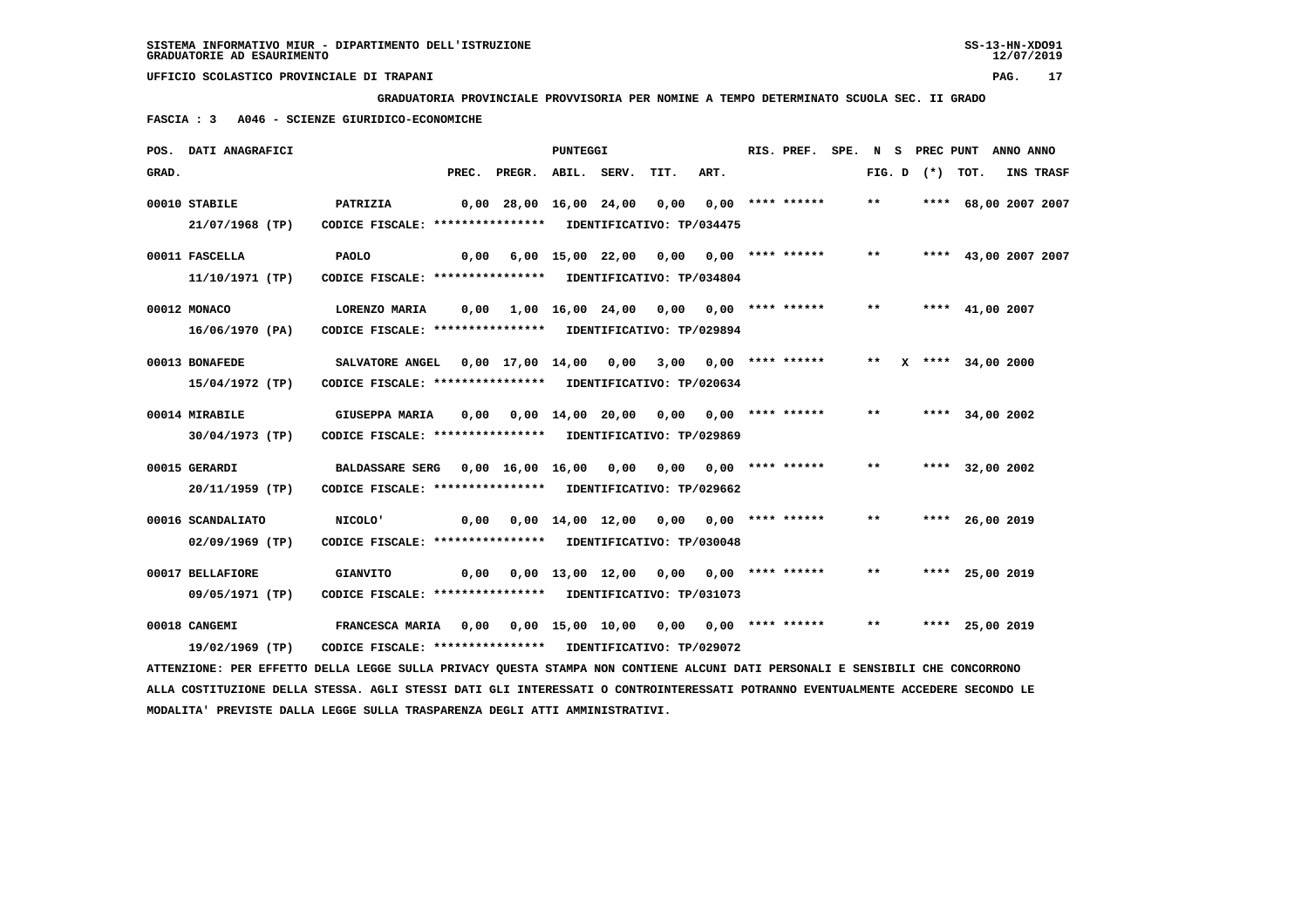**GRADUATORIA PROVINCIALE PROVVISORIA PER NOMINE A TEMPO DETERMINATO SCUOLA SEC. II GRADO**

 **FASCIA : 3 A046 - SCIENZE GIURIDICO-ECONOMICHE**

|       | POS. DATI ANAGRAFICI                                                                                                          |                                                            |      |                                                                | <b>PUNTEGGI</b>   |                                          |                       | RIS. PREF. |       |  | SPE. N S PREC PUNT ANNO ANNO |                  |
|-------|-------------------------------------------------------------------------------------------------------------------------------|------------------------------------------------------------|------|----------------------------------------------------------------|-------------------|------------------------------------------|-----------------------|------------|-------|--|------------------------------|------------------|
| GRAD. |                                                                                                                               |                                                            |      | PREC. PREGR. ABIL. SERV.                                       |                   | TIT.                                     | ART.                  |            |       |  | FIG. D $(*)$ TOT.            | <b>INS TRASF</b> |
|       | 00019 MARTINO                                                                                                                 | <b>ANGELO</b>                                              | 0,00 |                                                                |                   | $0,00$ 13,00 10,00 0,00 0,00 **** ****** |                       |            | $***$ |  | **** 23,00 2019 2019         |                  |
|       | 27/02/1963 (TP)                                                                                                               | CODICE FISCALE: **************** IDENTIFICATIVO: TP/067419 |      |                                                                |                   |                                          |                       |            |       |  |                              |                  |
|       | 00020 BELLAFIORE                                                                                                              | <b>SERGIO</b>                                              | 0,00 |                                                                | $0,00$ 15,00 0,00 |                                          | 6,00 0,00 **** ****** |            | $***$ |  | **** 21,00 2019              |                  |
|       | 09/03/1972 (TP)                                                                                                               | CODICE FISCALE: **************** IDENTIFICATIVO: TP/029039 |      |                                                                |                   |                                          |                       |            |       |  |                              |                  |
|       | 00021 RESTA                                                                                                                   | ROBERTA MARIA                                              |      | 0,00 6,00 14,00 0,00 0,00 0,00 **** ******                     |                   |                                          |                       |            | $***$ |  | **** 20,00 2000              |                  |
|       | 09/12/1968 (TP)                                                                                                               | CODICE FISCALE: **************** IDENTIFICATIVO: TP/021552 |      |                                                                |                   |                                          |                       |            |       |  |                              |                  |
|       | 00022 GIURINTANO                                                                                                              | <b>GIACOMO</b>                                             |      | $0,00$ 1,00 15,00 0,00 3,00 0,00 **** ******                   |                   |                                          |                       |            | $***$ |  | **** 19,00 2019 2019         |                  |
|       | $16/09/1968$ (TP)                                                                                                             | CODICE FISCALE: **************** IDENTIFICATIVO: TP/067422 |      |                                                                |                   |                                          |                       |            |       |  |                              |                  |
|       | 00023 PATTI                                                                                                                   | VINCENZA IMMACO                                            |      |                                                                |                   |                                          |                       |            | $***$ |  | **** 18,00 2004 2004         |                  |
|       | 16/09/1971 (TP)                                                                                                               | CODICE FISCALE: **************** IDENTIFICATIVO: TP/031801 |      |                                                                |                   |                                          |                       |            |       |  |                              |                  |
|       | 00024 GUCCIARDI                                                                                                               | <b>FRANCESCO</b>                                           |      | $0,00$ 1,00 15,00 0,00 0,00 0,00 **** ******                   |                   |                                          |                       |            | $***$ |  | **** 16,00 2002              |                  |
|       | 24/02/1967 (TP)                                                                                                               | CODICE FISCALE: **************** IDENTIFICATIVO: TP/029817 |      |                                                                |                   |                                          |                       |            |       |  |                              |                  |
|       | 00025 SAMMARITANO                                                                                                             | <b>NICOLA</b>                                              |      | $0,00$ $0,00$ $16,00$ $0,00$ $0,00$ $0,00$ $***$               |                   |                                          |                       |            | $***$ |  | **** $16,00$ 2002            |                  |
|       | 02/01/1963 (TP)                                                                                                               | CODICE FISCALE: **************** IDENTIFICATIVO: TP/029954 |      |                                                                |                   |                                          |                       |            |       |  |                              |                  |
|       | 00026 LAUDICINA                                                                                                               | LUIGI                                                      |      | 0,00 0,00 15,00 0,00                                           |                   | 0,00 0,00 **** ******                    |                       |            | $***$ |  | **** 15,00 2002              |                  |
|       | 18/08/1973 (TP)                                                                                                               | CODICE FISCALE: **************** IDENTIFICATIVO: TP/029611 |      |                                                                |                   |                                          |                       |            |       |  |                              |                  |
|       | 00027 GIACALONE                                                                                                               | WALTER MICHELE                                             |      | $0,00$ $0,00$ $15,00$ $0,00$ $0,00$ $0,00$ $***$ **** ***** ** |                   |                                          |                       |            |       |  | **** 15,00 2002              |                  |
|       | 13/06/1972 (TP)                                                                                                               | CODICE FISCALE: **************** IDENTIFICATIVO: TP/029739 |      |                                                                |                   |                                          |                       |            |       |  |                              |                  |
|       | ATTENZIONE: PER EFFETTO DELLA LEGGE SULLA PRIVACY QUESTA STAMPA NON CONTIENE ALCUNI DATI PERSONALI E SENSIBILI CHE CONCORRONO |                                                            |      |                                                                |                   |                                          |                       |            |       |  |                              |                  |

 **ALLA COSTITUZIONE DELLA STESSA. AGLI STESSI DATI GLI INTERESSATI O CONTROINTERESSATI POTRANNO EVENTUALMENTE ACCEDERE SECONDO LE MODALITA' PREVISTE DALLA LEGGE SULLA TRASPARENZA DEGLI ATTI AMMINISTRATIVI.**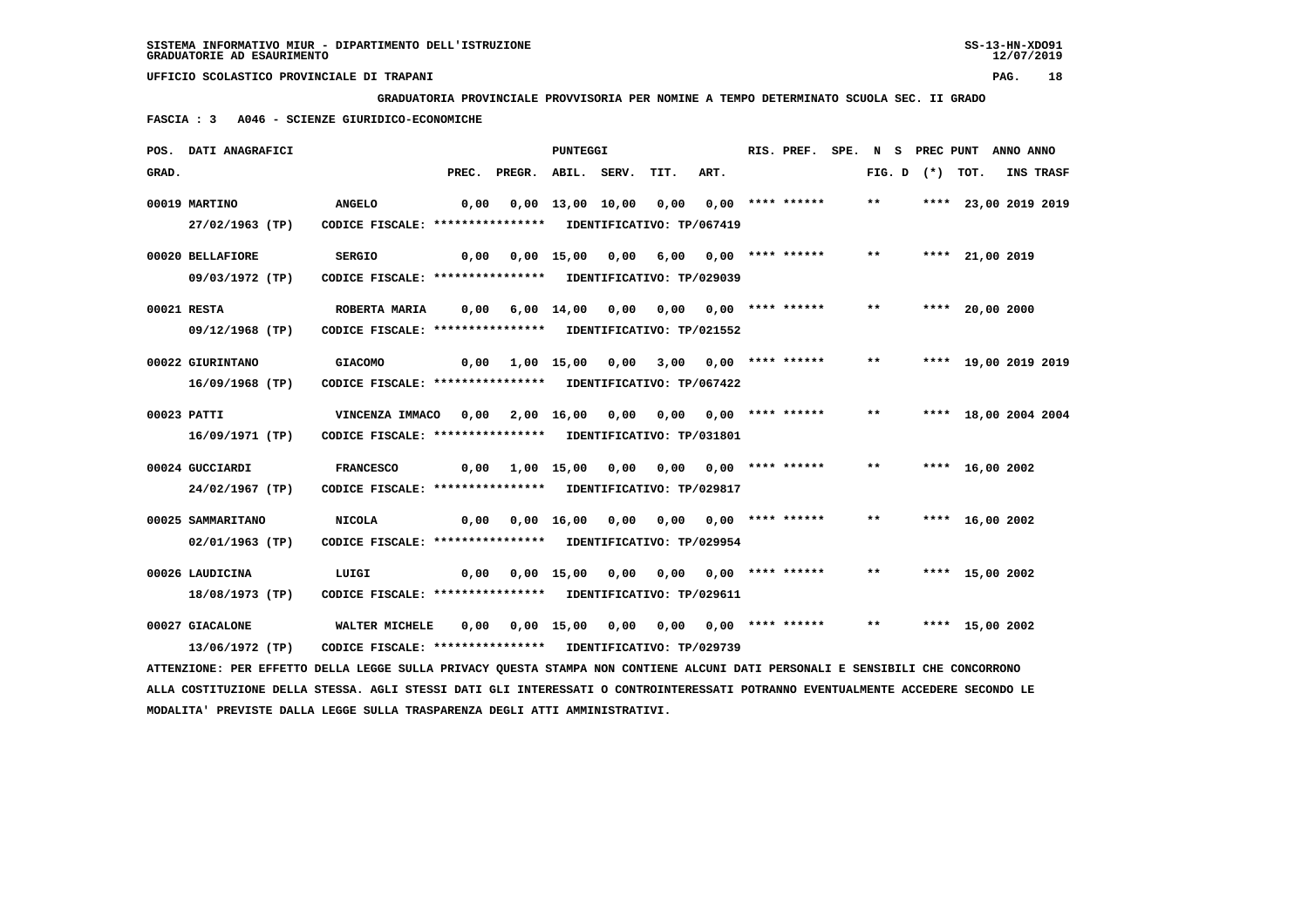**GRADUATORIA PROVINCIALE PROVVISORIA PER NOMINE A TEMPO DETERMINATO SCUOLA SEC. II GRADO**

 **FASCIA : 3 A046 - SCIENZE GIURIDICO-ECONOMICHE**

|       | POS. DATI ANAGRAFICI |                                                            |      |                               | <b>PUNTEGGI</b>    |      |                           |      | RIS. PREF.            | SPE. | N S          | PREC PUNT         |                      | ANNO ANNO |           |
|-------|----------------------|------------------------------------------------------------|------|-------------------------------|--------------------|------|---------------------------|------|-----------------------|------|--------------|-------------------|----------------------|-----------|-----------|
| GRAD. |                      |                                                            |      | PREC. PREGR. ABIL. SERV. TIT. |                    |      |                           | ART. |                       |      |              | FIG. D $(*)$ TOT. |                      |           | INS TRASF |
|       | 00028 BANDINI        | <b>ANNA SANDRA</b>                                         | 0,00 |                               | $0,00$ 15,00       | 0,00 | 0,00                      |      | $0,00$ **** ******    |      | $***$        |                   | **** 15,00 2002      |           |           |
|       | 13/05/1965 (TP)      | CODICE FISCALE: **************** IDENTIFICATIVO: TP/029030 |      |                               |                    |      |                           |      |                       |      |              |                   |                      |           |           |
|       | 00029 LAMIA          | <b>NICOLO</b>                                              | 0.00 |                               | 0,00 15,00         | 0,00 | 0.00                      |      | $0,00$ **** ******    |      | $\star\star$ |                   | **** 15,00 2007 2007 |           |           |
|       | 03/06/1972 (TP)      | CODICE FISCALE: **************** IDENTIFICATIVO: TP/034230 |      |                               |                    |      |                           |      |                       |      |              |                   |                      |           |           |
|       | 00030 SABELLA        | <b>INNOCENZA</b>                                           | 0,00 |                               | $0,00$ 15,00       | 0,00 | 0.00                      |      | $0,00$ **** ****** ** |      |              |                   | **** 15,00 2019 2019 |           |           |
|       | 06/04/1966 (AG)      | CODICE FISCALE: ****************                           |      |                               |                    |      | IDENTIFICATIVO: TP/067334 |      |                       |      |              |                   |                      |           |           |
|       | 00031 CONSENTINO     | ANTONIO MARIANO                                            | 0,00 |                               | $0,00$ 15,00       | 0,00 | 0.00                      |      | $0.00$ **** ****** ** |      |              |                   | **** 15,00 2019      |           |           |
|       | 13/06/1965 (TP)      | CODICE FISCALE: **************** IDENTIFICATIVO: TP/029105 |      |                               |                    |      |                           |      |                       |      |              |                   |                      |           |           |
|       | 00032 AMATO          | <b>VITO</b>                                                | 0.00 |                               | $0.00 \quad 14.00$ | 0,00 | 0.00                      |      | $0.00$ **** ******    |      | $***$        |                   | **** 14,00 2002      |           |           |
|       | 27/08/1970 (TP)      | CODICE FISCALE: **************** IDENTIFICATIVO: TP/029020 |      |                               |                    |      |                           |      |                       |      |              |                   |                      |           |           |
|       | 00033 CARDONE        | <b>PAOLA</b>                                               | 0,00 |                               | $0.00 \quad 14.00$ | 0,00 | 0,00                      |      | $0.00$ **** ******    |      | $***$        |                   | **** 14,00 2019 2019 |           |           |
|       | $26/03/1969$ (NA)    | CODICE FISCALE: **************** IDENTIFICATIVO: TP/067420 |      |                               |                    |      |                           |      |                       |      |              |                   |                      |           |           |
|       | 00034 PELLEGRINO     | <b>LEONARDO MASSIM</b>                                     | 0.00 |                               | $0,00 \quad 14,00$ | 0,00 | 0.00                      |      | $0,00$ **** ******    |      | $***$        |                   | **** 14,00 2019      |           |           |
|       | 07/01/1971 (TP)      | CODICE FISCALE: **************** IDENTIFICATIVO: TP/030076 |      |                               |                    |      |                           |      |                       |      |              |                   |                      |           |           |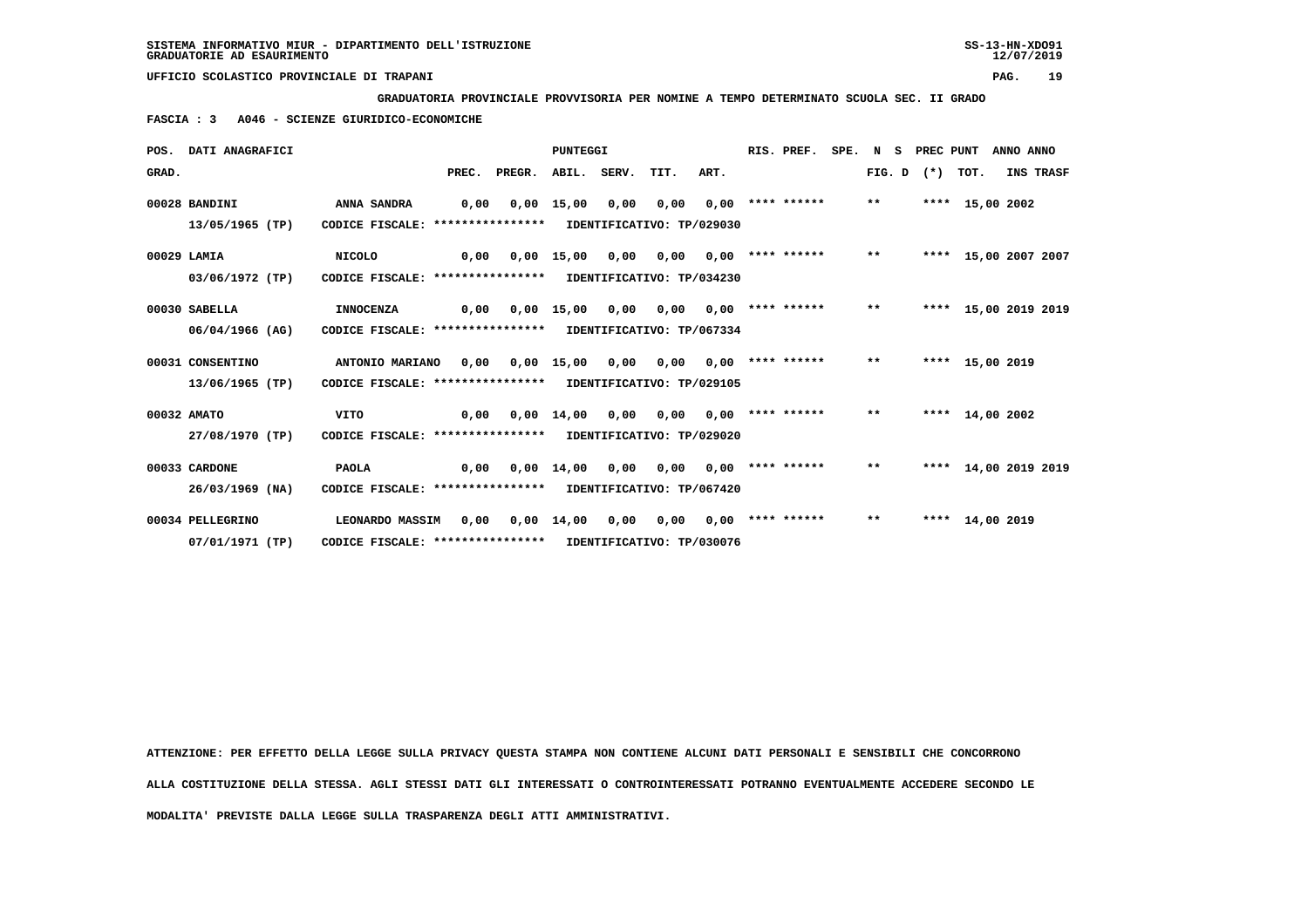| SISTEMA INFORMATIVO MIUR - DIPARTIMENTO DELL'ISTRUZIONE<br>GRADUATORIE AD ESAURIMENTO |                                                                                         |       |        |          |       |      |      |             |      |        |       |           |            | $SS-13-HN-XDO91$<br>12/07/2019 |
|---------------------------------------------------------------------------------------|-----------------------------------------------------------------------------------------|-------|--------|----------|-------|------|------|-------------|------|--------|-------|-----------|------------|--------------------------------|
| UFFICIO SCOLASTICO PROVINCIALE DI TRAPANI                                             |                                                                                         |       |        |          |       |      |      |             |      |        |       |           | PAG.       | 20                             |
|                                                                                       | GRADUATORIA PROVINCIALE PROVVISORIA PER NOMINE A TEMPO DETERMINATO SCUOLA SEC. II GRADO |       |        |          |       |      |      |             |      |        |       |           |            |                                |
| FASCIA: 4                                                                             | A046 - SCIENZE GIURIDICO-ECONOMICHE                                                     |       |        |          |       |      |      |             |      |        |       |           |            |                                |
| DATI ANAGRAFICI<br>POS.                                                               |                                                                                         |       |        | PUNTEGGI |       |      |      | RIS. PREF.  | SPE. | N<br>s |       | PREC PUNT | ANNO ANNO  |                                |
| GRAD.                                                                                 |                                                                                         | PREC. | PREGR. | ABIL.    | SERV. | TIT. | ART. |             |      | FIG. D | $(*)$ | TOT.      |            | INS TRASF                      |
| 00035 CATANZARO                                                                       | <b>MATTIA CRISTINA</b>                                                                  | 0,00  | 0,00   | 18,00    | 60,00 | 0,00 | 0,00 | **** ****** |      | $* *$  | ****  |           | 78,00 2019 |                                |

 **T 27/08/1977 (TP) CODICE FISCALE: \*\*\*\*\*\*\*\*\*\*\*\*\*\*\*\* IDENTIFICATIVO: TP/066511**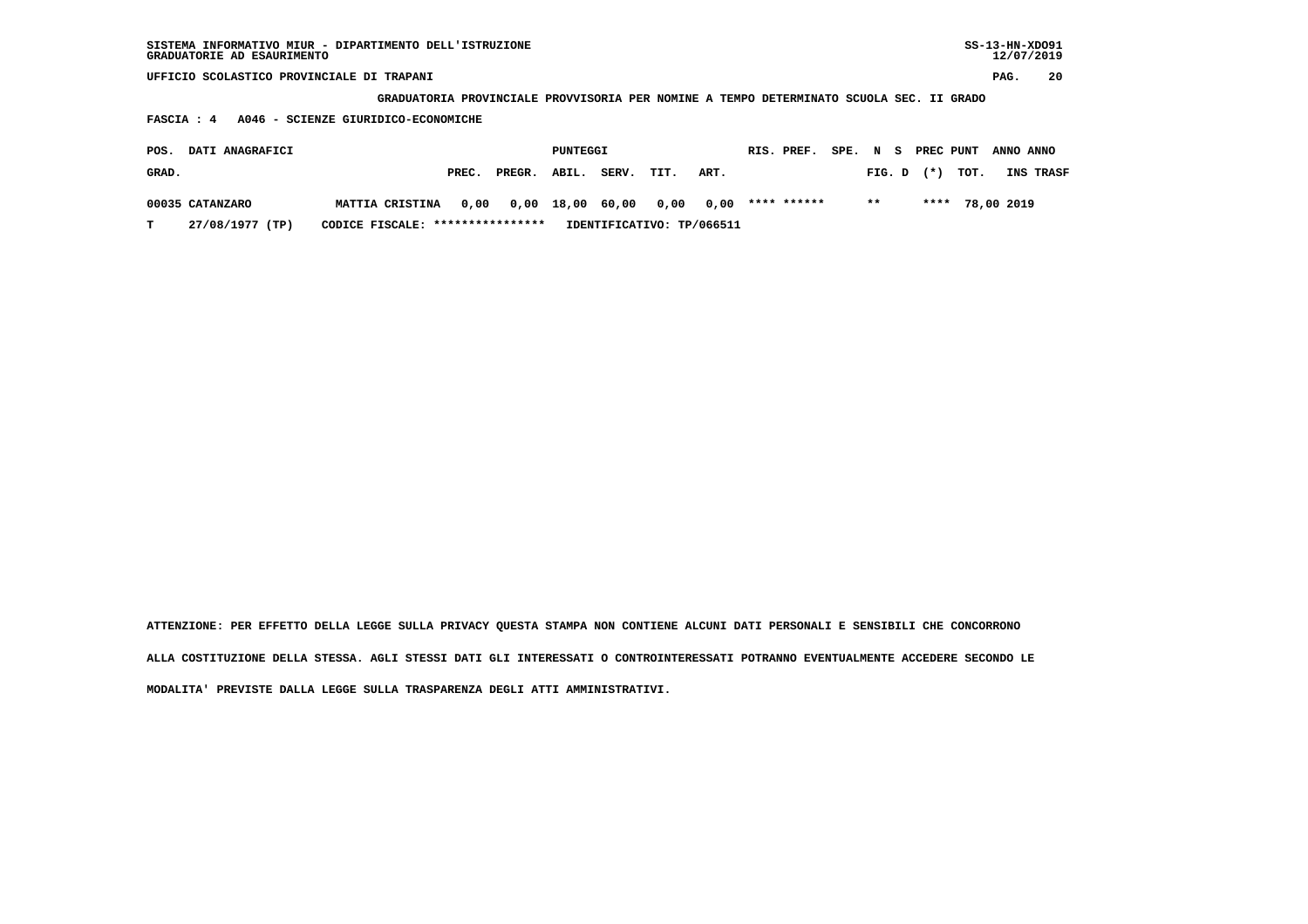**GRADUATORIA PROVINCIALE PROVVISORIA PER NOMINE A TEMPO DETERMINATO SCUOLA SEC. II GRADO**

 **FASCIA : 3 A047 - SCIENZE MATEMATICHE APPLICATE**

| POS.  | <b>DATI ANAGRAFICI</b> |                                  |       |              | PUNTEGGI |       |      |                                         | RIS. PREF. |       |  |                | SPE. N S PREC PUNT ANNO ANNO |                  |
|-------|------------------------|----------------------------------|-------|--------------|----------|-------|------|-----------------------------------------|------------|-------|--|----------------|------------------------------|------------------|
| GRAD. |                        |                                  | PREC. | PREGR. ABIL. |          | SERV. | TIT. | ART.                                    |            |       |  | $FIG. D$ $(*)$ | тот.                         | <b>INS TRASF</b> |
|       | 00001 GIACALONE        | LOREDANA                         | 0.00  |              |          |       |      | $0.00$ 13.00 0.00 3.00 0.00 **** ****** |            | $***$ |  |                | **** 16,00 2019              |                  |
|       | 15/01/1971 (TP)        | CODICE FISCALE: **************** |       |              |          |       |      | IDENTIFICATIVO: TP/029669               |            |       |  |                |                              |                  |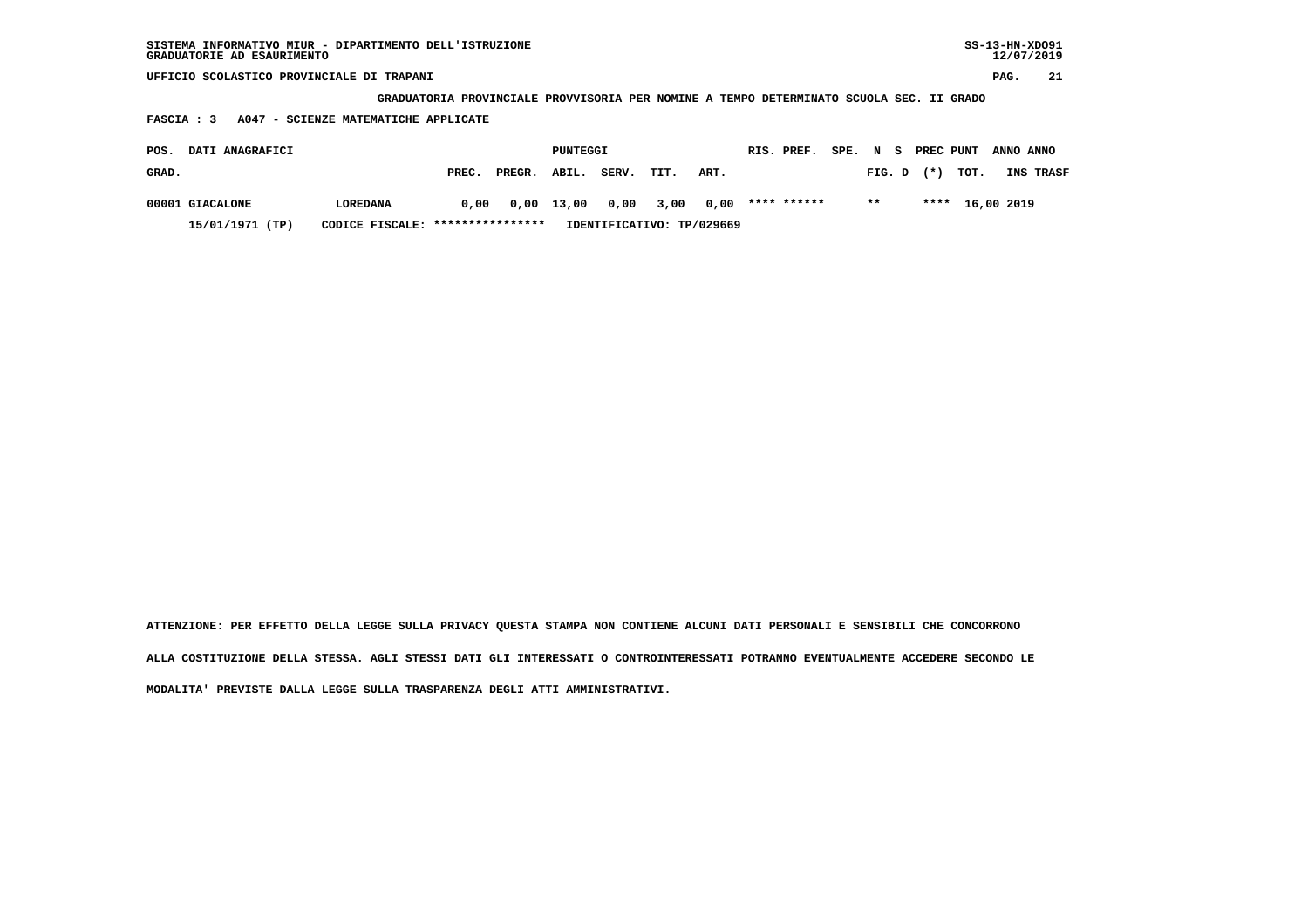**GRADUATORIA PROVINCIALE PROVVISORIA PER NOMINE A TEMPO DETERMINATO SCUOLA SEC. II GRADO**

 **FASCIA : 3 A048 - SCIENZE MOTORIE E SPORTIVE NEGLI ISTITUTI DI ISTRUZIONE SECONDARIA DI II GRADO**

| POS.  | <b>DATI ANAGRAFICI</b> |                                  |       |                           | PUNTEGGI |       |      |                           | RIS. PREF.  |       |  | SPE. N S PREC PUNT ANNO ANNO |                  |
|-------|------------------------|----------------------------------|-------|---------------------------|----------|-------|------|---------------------------|-------------|-------|--|------------------------------|------------------|
| GRAD. |                        |                                  | PREC. | PREGR. ABIL.              |          | SERV. | TIT. | ART.                      |             |       |  | FIG. D $(*)$ TOT.            | <b>INS TRASF</b> |
|       | 00001 BOLOGNA          | VINCENZA                         | 0.00  | 3,00 14,00 0,00 3,00 0,00 |          |       |      |                           | **** ****** | $***$ |  | **** 20,00 2000              |                  |
|       | 24/02/1962 (TP)        | CODICE FISCALE: **************** |       |                           |          |       |      | IDENTIFICATIVO: TP/020388 |             |       |  |                              |                  |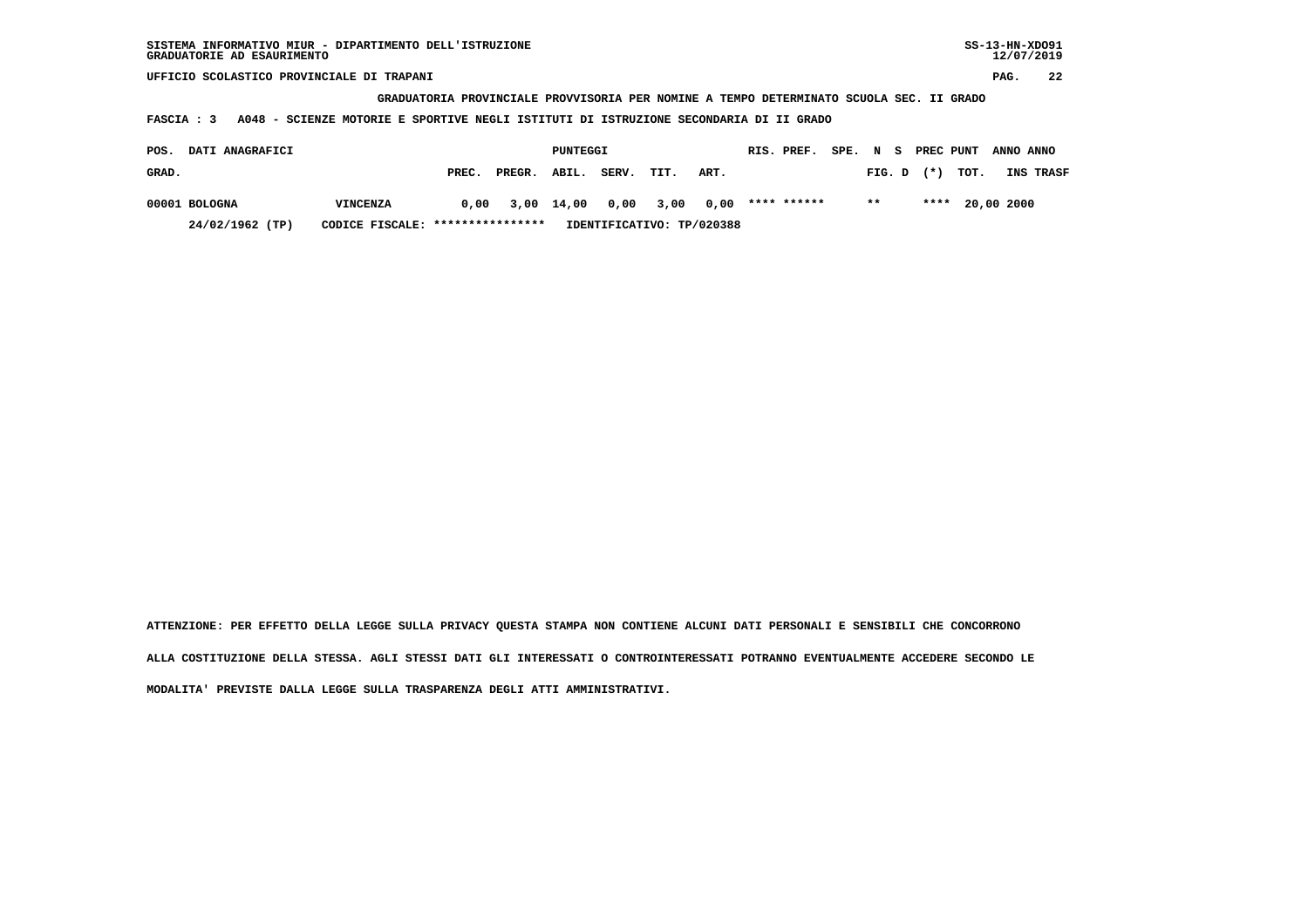| SISTEMA INFORMATIVO MIUR - DIPARTIMENTO DELL'ISTRUZIONE<br>GRADUATORIE AD ESAURIMENTO |                                                                                         |       |        |          |       |      |      |  |             |      |        |  |           |      |            | $SS-13-HN-XDO91$<br>12/07/2019 |
|---------------------------------------------------------------------------------------|-----------------------------------------------------------------------------------------|-------|--------|----------|-------|------|------|--|-------------|------|--------|--|-----------|------|------------|--------------------------------|
| UFFICIO SCOLASTICO PROVINCIALE DI TRAPANI                                             |                                                                                         |       |        |          |       |      |      |  |             |      |        |  |           |      | PAG.       | 23                             |
|                                                                                       | GRADUATORIA PROVINCIALE PROVVISORIA PER NOMINE A TEMPO DETERMINATO SCUOLA SEC. II GRADO |       |        |          |       |      |      |  |             |      |        |  |           |      |            |                                |
| A050 - SCIENZE NATURALI, CHIMICHE E BIOLOGICHE<br>FASCIA : 3                          |                                                                                         |       |        |          |       |      |      |  |             |      |        |  |           |      |            |                                |
| DATI ANAGRAFICI<br>POS.                                                               |                                                                                         |       |        | PUNTEGGI |       |      |      |  | RIS. PREF.  | SPE. | N S    |  | PREC PUNT |      | ANNO ANNO  |                                |
| GRAD.                                                                                 |                                                                                         | PREC. | PREGR. | ABIL.    | SERV. | TIT. | ART. |  |             |      | FIG. D |  | $(*)$     | TOT. |            | INS TRASF                      |
| 00001 PIPITONE                                                                        | <b>ANTONIO</b>                                                                          | 0.00  | 6,00   | 13,00    | 0,00  | 0,00 | 0,00 |  | **** ****** |      | $* *$  |  | ****      |      | 19,00 2019 |                                |

 **13/10/1967 (TP) CODICE FISCALE: \*\*\*\*\*\*\*\*\*\*\*\*\*\*\*\* IDENTIFICATIVO: TP/030089**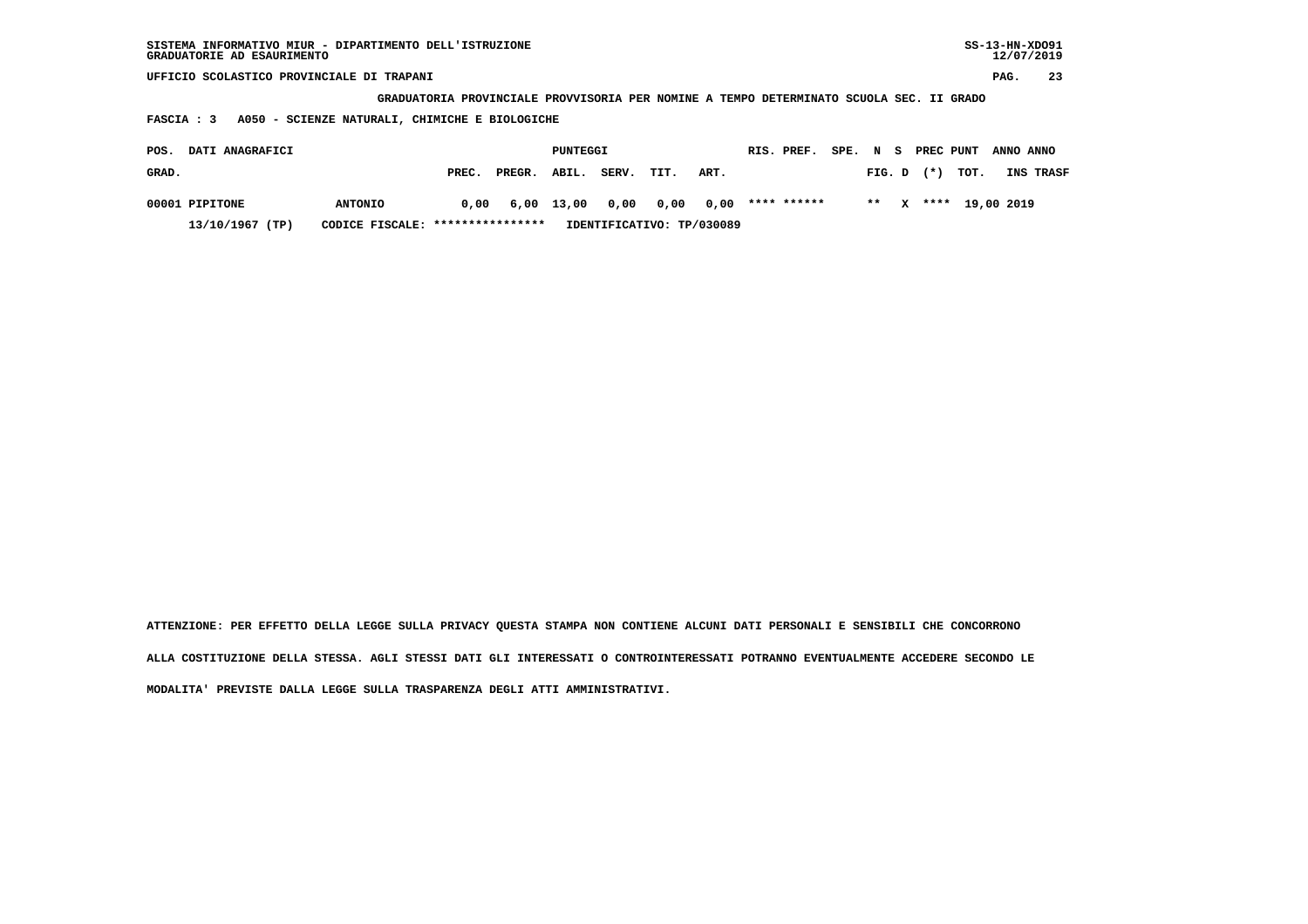**GRADUATORIA PROVINCIALE PROVVISORIA PER NOMINE A TEMPO DETERMINATO SCUOLA SEC. II GRADO**

 **FASCIA : 3 A051 - SCIENZE, TECNOLOGIE E TECNICHE AGRARIE**

| POS.  | DATI ANAGRAFICI                    |                                                     |       |        | PUNTEGGI           |       |                                   |      | RIS. PREF.  | SPE. N S | PREC PUNT |            | ANNO ANNO |                 |
|-------|------------------------------------|-----------------------------------------------------|-------|--------|--------------------|-------|-----------------------------------|------|-------------|----------|-----------|------------|-----------|-----------------|
| GRAD. |                                    |                                                     | PREC. | PREGR. | ABIL.              | SERV. | TIT.                              | ART. |             | FIG. D   | $(*)$     | тот.       |           | INS TRASF       |
|       | 00001 GIACALONE<br>20/09/1968 (TP) | GIOVANNI SERGIO<br>CODICE FISCALE: **************** | 0,00  |        | 5,00 14,00         | 0,00  | 0,00<br>IDENTIFICATIVO: TP/067418 | 0,00 | **** ****** | $***$    | ****      |            |           | 19,00 2019 2019 |
|       | 00002 ANGILERI                     | <b>DANIELE</b>                                      | 0.00  |        | $0,00 \quad 14,00$ | 0,00  | 0,00                              | 0,00 | **** ****** | $* *$    | ****      | 14,00 2019 |           |                 |
|       | 18/09/1969 (CT)                    | CODICE FISCALE: ****************                    |       |        |                    |       | IDENTIFICATIVO: TP/031602         |      |             |          |           |            |           |                 |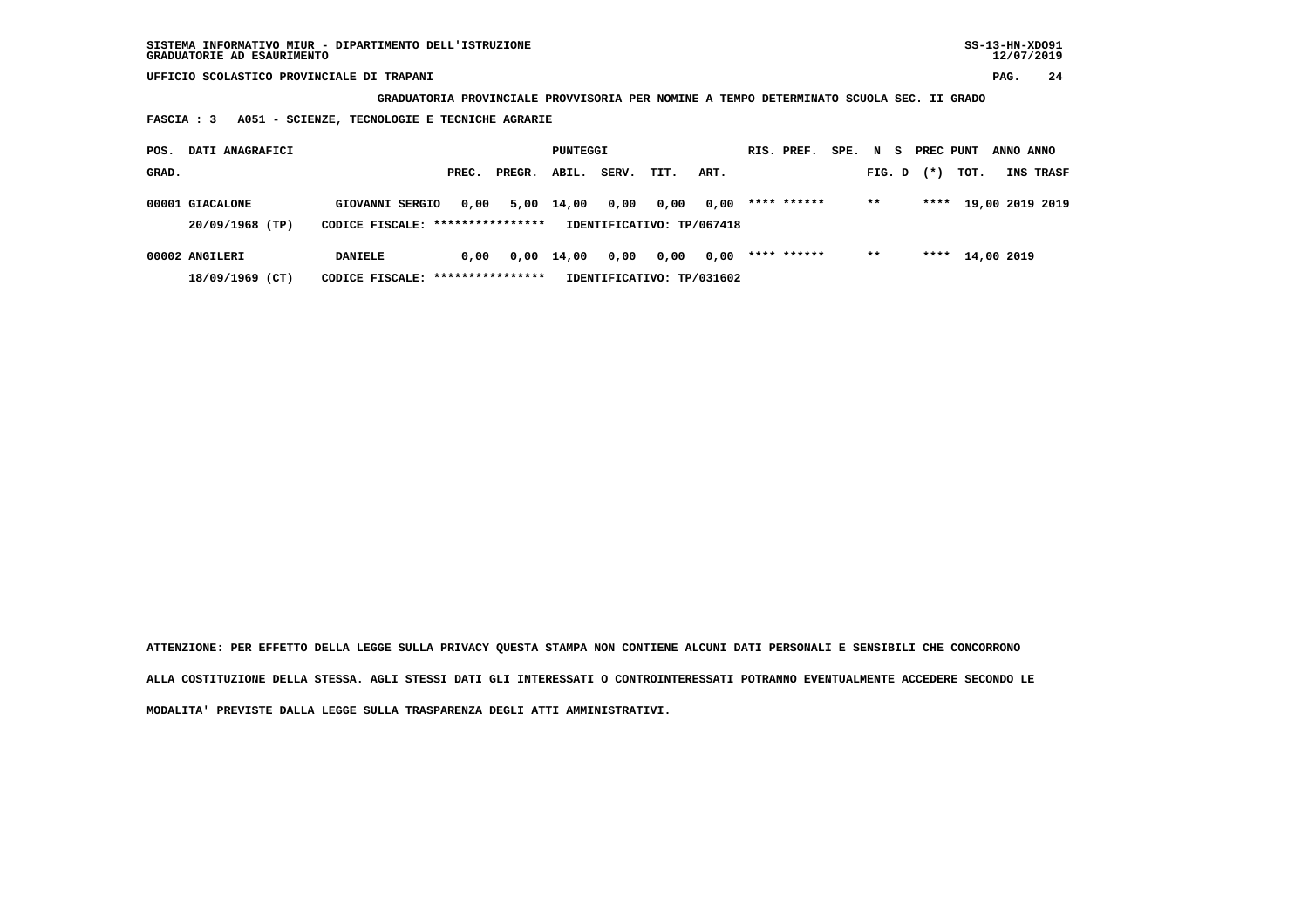| SISTEMA INFORMATIVO MIUR - DIPARTIMENTO DELL'ISTRUZIONE<br>GRADUATORIE AD ESAURIMENTO                                            |              |       |        |                 |       |      |      |             |      |         |        |                  | $SS-13-HN-XDO91$ | 12/07/2019 |
|----------------------------------------------------------------------------------------------------------------------------------|--------------|-------|--------|-----------------|-------|------|------|-------------|------|---------|--------|------------------|------------------|------------|
| UFFICIO SCOLASTICO PROVINCIALE DI TRAPANI                                                                                        |              |       |        |                 |       |      |      |             |      |         |        |                  | PAG.             | 25         |
|                                                                                                                                  |              |       |        |                 |       |      |      |             |      |         |        |                  |                  |            |
| GRADUATORIA PROVINCIALE PROVVISORIA PER NOMINE A TEMPO DETERMINATO SCUOLA SEC. II GRADO<br>A054 - STORIA DELL'ARTE<br>FASCIA : 3 |              |       |        |                 |       |      |      |             |      |         |        |                  |                  |            |
| DATI ANAGRAFICI<br>POS.                                                                                                          |              |       |        | <b>PUNTEGGI</b> |       |      |      | RIS. PREF.  | SPE. | N<br>s. |        | PREC PUNT        | ANNO ANNO        |            |
| GRAD.                                                                                                                            |              | PREC. | PREGR. | ABIL.           | SERV. | TIT. | ART. |             |      | FIG. D  | $(* )$ | TOT.             |                  | INS TRASF  |
| 00001 DIA                                                                                                                        | MARIA LUIGIA | 0,00  | 87,00  | 13,00           | 60,00 | 0,00 | 0,00 | **** ****** |      | $***$   |        | **** 160,00 2002 |                  |            |

 **13/11/1969 (PA) CODICE FISCALE: \*\*\*\*\*\*\*\*\*\*\*\*\*\*\*\* IDENTIFICATIVO: TP/029141**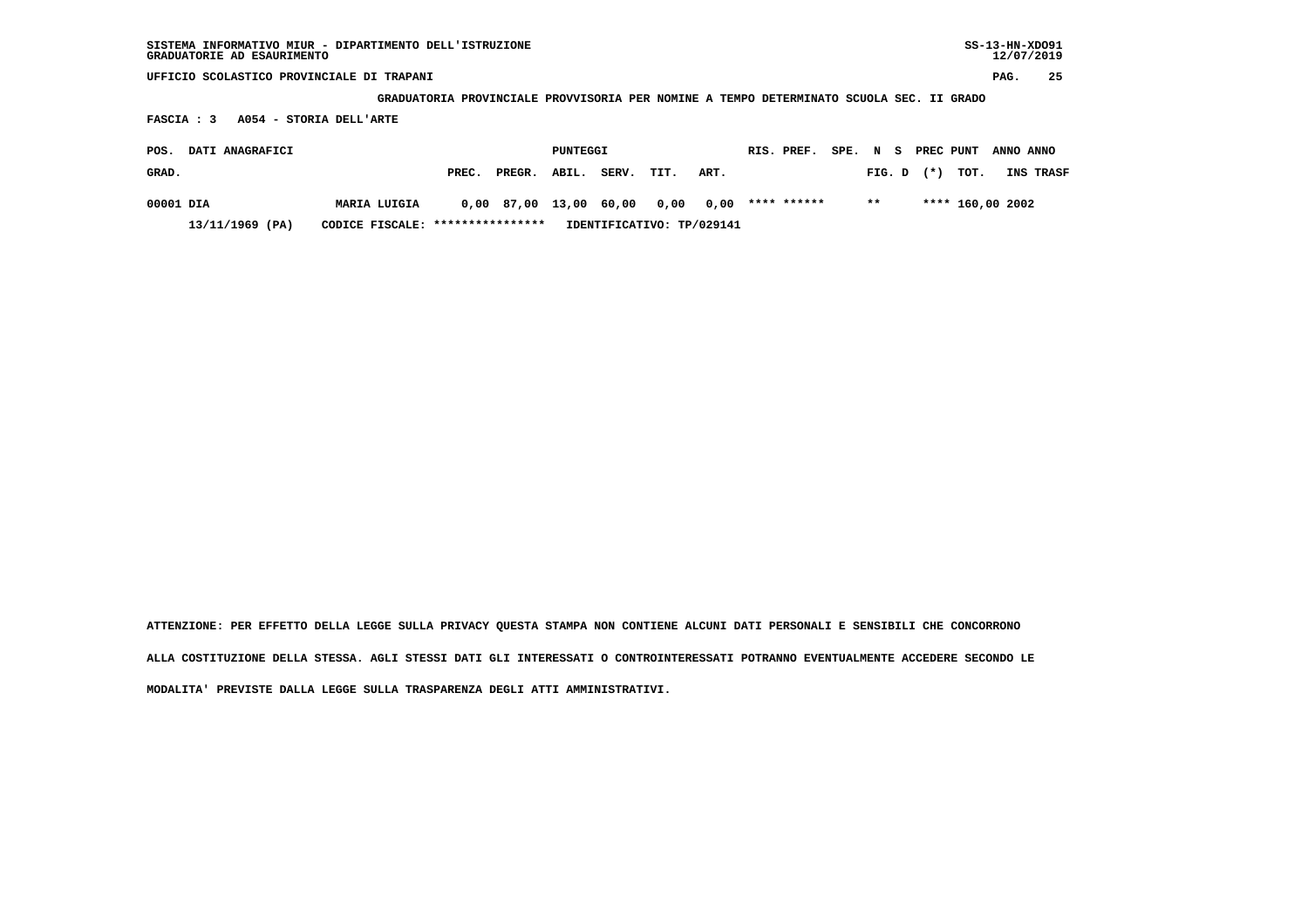| SISTEMA INFORMATIVO MIUR - DIPARTIMENTO DELL'ISTRUZIONE<br>GRADUATORIE AD ESAURIMENTO   |                 |                |              |                      |                         | $SS-13-HN-XDO91$<br>12/07/2019 |  |  |  |  |  |  |  |
|-----------------------------------------------------------------------------------------|-----------------|----------------|--------------|----------------------|-------------------------|--------------------------------|--|--|--|--|--|--|--|
| UFFICIO SCOLASTICO PROVINCIALE DI TRAPANI                                               |                 |                |              |                      |                         | 26<br>PAG.                     |  |  |  |  |  |  |  |
| GRADUATORIA PROVINCIALE PROVVISORIA PER NOMINE A TEMPO DETERMINATO SCUOLA SEC. II GRADO |                 |                |              |                      |                         |                                |  |  |  |  |  |  |  |
| A066 - TRATTAMENTO TESTI, DATI ED APPLICAZIONI. INFORMATICA<br>FASCIA : 1               |                 |                |              |                      |                         |                                |  |  |  |  |  |  |  |
| DATI ANAGRAFICI<br>POS.                                                                 |                 | PUNTEGGI       |              | RIS. PREF.<br>SPE. N | PREC PUNT<br>s          | ANNO ANNO                      |  |  |  |  |  |  |  |
|                                                                                         |                 |                |              |                      |                         |                                |  |  |  |  |  |  |  |
| GRAD.                                                                                   | PREC.<br>PREGR. | SERV.<br>ABIL. | TIT.<br>ART. |                      | TOT.<br>$(*)$<br>FIG. D | INS TRASF                      |  |  |  |  |  |  |  |
| 00001 MANFRE'<br>MARIA                                                                  | 62,00<br>0,00   | 0,00<br>0,00   | 0.00<br>0.00 | **** ******          | $* *$<br>****           | 62,00 2000                     |  |  |  |  |  |  |  |

 **09/02/1961 (TP) CODICE FISCALE: \*\*\*\*\*\*\*\*\*\*\*\*\*\*\*\* IDENTIFICATIVO: TP/002534**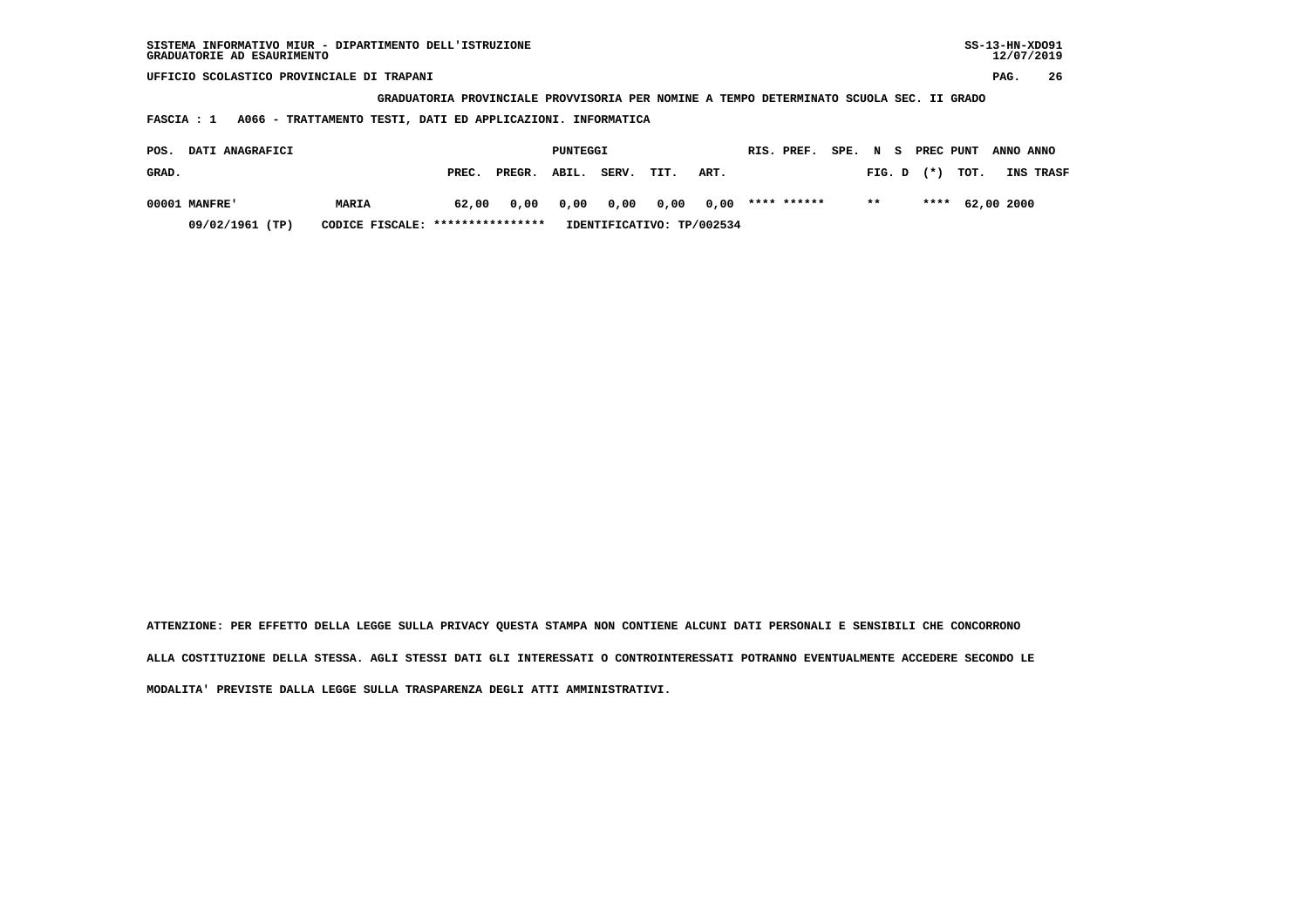**GRADUATORIA PROVINCIALE PROVVISORIA PER NOMINE A TEMPO DETERMINATO SCUOLA SEC. II GRADO**

 **FASCIA : 3 A066 - TRATTAMENTO TESTI, DATI ED APPLICAZIONI. INFORMATICA**

| POS.  | DATI ANAGRAFICI                    |                                                        |       |                   | PUNTEGGI |       |                                   |      | RIS. PREF.  | SPE. N S |        | PREC PUNT |                  | ANNO ANNO        |  |
|-------|------------------------------------|--------------------------------------------------------|-------|-------------------|----------|-------|-----------------------------------|------|-------------|----------|--------|-----------|------------------|------------------|--|
| GRAD. |                                    |                                                        | PREC. | PREGR.            | ABIL.    | SERV. | TIT.                              | ART. |             |          | FIG. D | $(*)$     | тот.             | <b>INS TRASF</b> |  |
|       | 00002 TORTORICI<br>18/06/1953 (TP) | LUCIA<br>CODICE FISCALE: ****************              |       | 0,00 162,00 13,00 |          | 36,00 | 0,00<br>IDENTIFICATIVO: TP/031654 | 0,00 | **** ****** |          | $***$  |           | **** 211,00 2004 |                  |  |
|       | 00003 AGOSTA<br>10/08/1953 (TP)    | <b>GIUSEPPA</b><br>CODICE FISCALE: *****************   |       | $0.00$ $112.00$   | 18,00    | 58,00 | 0,00<br>IDENTIFICATIVO: TP/029008 | 0,00 | **** ****** |          | $* *$  |           | **** 188,00 2002 |                  |  |
|       | 00004 ANGELO<br>14/12/1974 (TP)    | <b>ALESSANDRO</b><br>CODICE FISCALE: ***************** | 0.00  | 0,00              | 16,00    | 8,00  | 0,00<br>IDENTIFICATIVO: TP/326391 | 0,00 | **** ****** |          | $* *$  | ****      |                  | 24,00 2019       |  |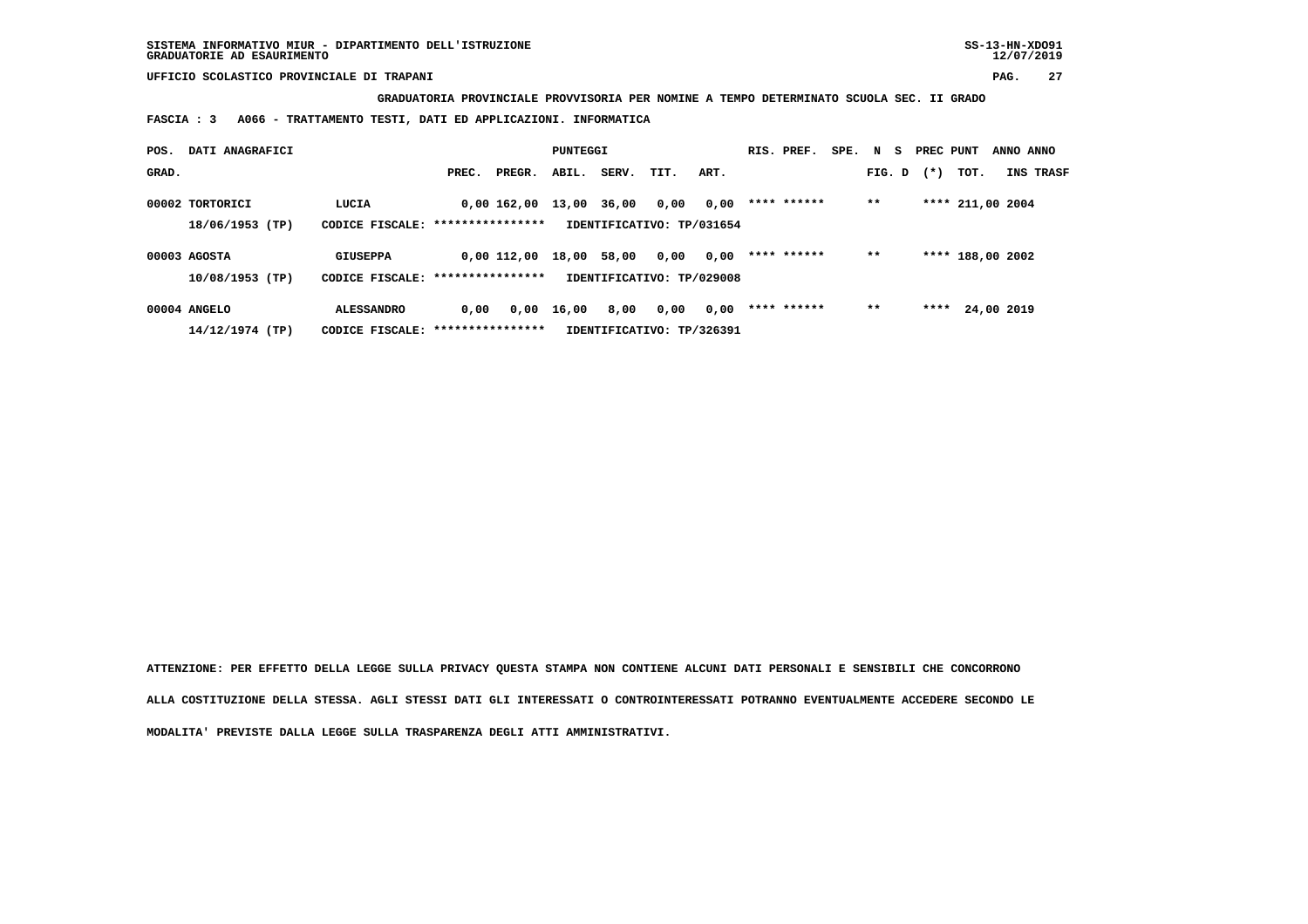## **GRADUATORIA PROVINCIALE PROVVISORIA PER NOMINE A TEMPO DETERMINATO SCUOLA SEC. II GRADO**

 **FASCIA : 3 AA24 - LINGUE E CULTURE STRANIERE NEGLI ISTITUTI DI ISTRUZIONE DI II GRADO (FRANCESE)**

| POS.     | DATI ANAGRAFICI   |                                   |       |                        | PUNTEGGI           |             |                           |      | RIS. PREF.  | SPE. N S |        | PREC PUNT |      | ANNO ANNO        |
|----------|-------------------|-----------------------------------|-------|------------------------|--------------------|-------------|---------------------------|------|-------------|----------|--------|-----------|------|------------------|
| GRAD.    |                   |                                   | PREC. | PREGR.                 |                    | ABIL. SERV. | TIT.                      | ART. |             |          | FIG. D | $(*)$     | TOT. | INS TRASF        |
|          |                   |                                   |       |                        |                    |             |                           |      |             |          |        |           |      |                  |
|          | 00001 CALTAGIRONE | <b>ANGELA</b>                     |       | 0,00 59,00 15,00 62,00 |                    |             | 0,00                      | 0,00 | **** ****** |          | $**$   |           |      | **** 136,00 2000 |
|          | 04/01/1966 (TP)   | CODICE FISCALE: ***************** |       |                        |                    |             | IDENTIFICATIVO: TP/020448 |      |             |          |        |           |      |                  |
|          |                   |                                   |       |                        |                    |             |                           |      |             |          |        |           |      |                  |
| 00002 RE |                   | DANIELA RITA                      |       | $0,00$ 37,00 14,00     |                    | 0,00        | 0,00                      | 0,00 | **** ****** |          | $**$   | ****      |      | 51,00 2000       |
|          | 06/01/1964 (TP)   | CODICE FISCALE: ***************** |       |                        |                    |             | IDENTIFICATIVO: TP/021544 |      |             |          |        |           |      |                  |
|          |                   |                                   |       |                        |                    |             |                           |      |             |          |        |           |      |                  |
|          | 00003 GRAMMATICO  | <b>GIUSEPPA</b>                   |       | $0,00$ 35,00 13,00     |                    | 0,00        | 0,00                      | 0,00 | **** ****** |          | $**$   | ****      |      | 48,00 2002       |
|          | 15/03/1964 (TP)   | CODICE FISCALE: ***************** |       |                        |                    |             | IDENTIFICATIVO: TP/029779 |      |             |          |        |           |      |                  |
|          |                   |                                   |       |                        |                    |             |                           |      |             |          |        |           |      |                  |
|          | 00004 CANINO      | MARIA                             | 0,00  |                        | $0,00 \quad 14,00$ | 0,00        | 3,00                      | 0,00 | **** ****** |          | $**$   |           |      | **** 17,00 2003  |
|          | 31/08/1960 (TP)   | CODICE FISCALE: ***************** |       |                        |                    |             | IDENTIFICATIVO: TP/029073 |      |             |          |        |           |      |                  |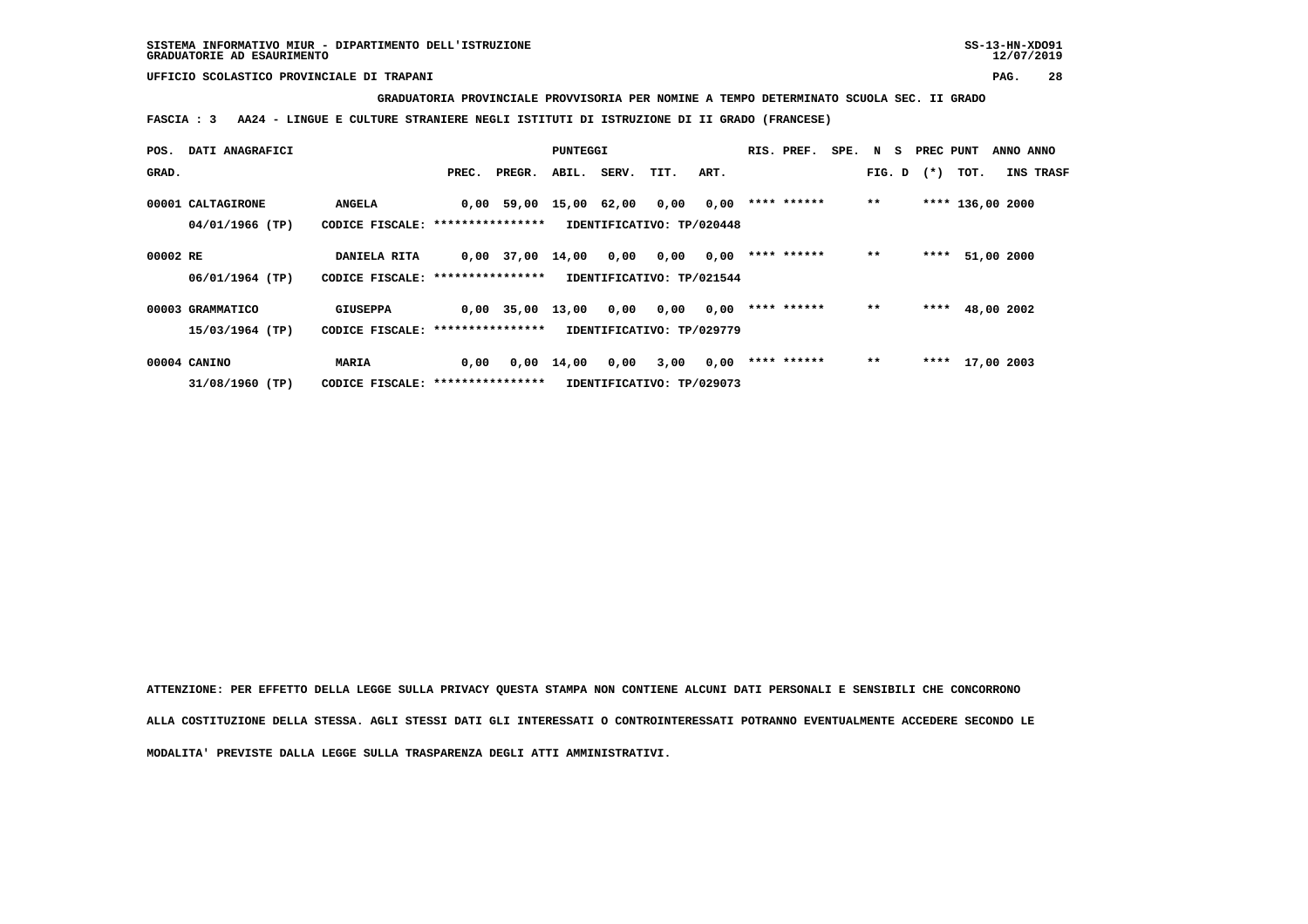**GRADUATORIA PROVINCIALE PROVVISORIA PER NOMINE A TEMPO DETERMINATO SCUOLA SEC. II GRADO**

 **FASCIA : 4 AA24 - LINGUE E CULTURE STRANIERE NEGLI ISTITUTI DI ISTRUZIONE DI II GRADO (FRANCESE)**

| POS.  | <b>DATI ANAGRAFICI</b> |                                  |       |                                                  | PUNTEGGI |       |      |                           | RIS. PREF. |               |  |                | SPE. N S PREC PUNT ANNO ANNO |                  |
|-------|------------------------|----------------------------------|-------|--------------------------------------------------|----------|-------|------|---------------------------|------------|---------------|--|----------------|------------------------------|------------------|
| GRAD. |                        |                                  | PREC. | PREGR. ABIL.                                     |          | SERV. | TIT. | ART.                      |            |               |  | $FIG. D$ $(*)$ | тот.                         | <b>INS TRASF</b> |
|       | 00005 MONTALBANO       | <b>MARIA FRANCESCA</b>           |       | $0,00$ $0,00$ $15,00$ $0,00$ $0,00$ $0,00$ $***$ |          |       |      |                           |            | $\star \star$ |  |                | **** 15,00 2019              |                  |
|       | 19/09/1979 (PA)        | CODICE FISCALE: **************** |       |                                                  |          |       |      | IDENTIFICATIVO: TP/066033 |            |               |  |                |                              |                  |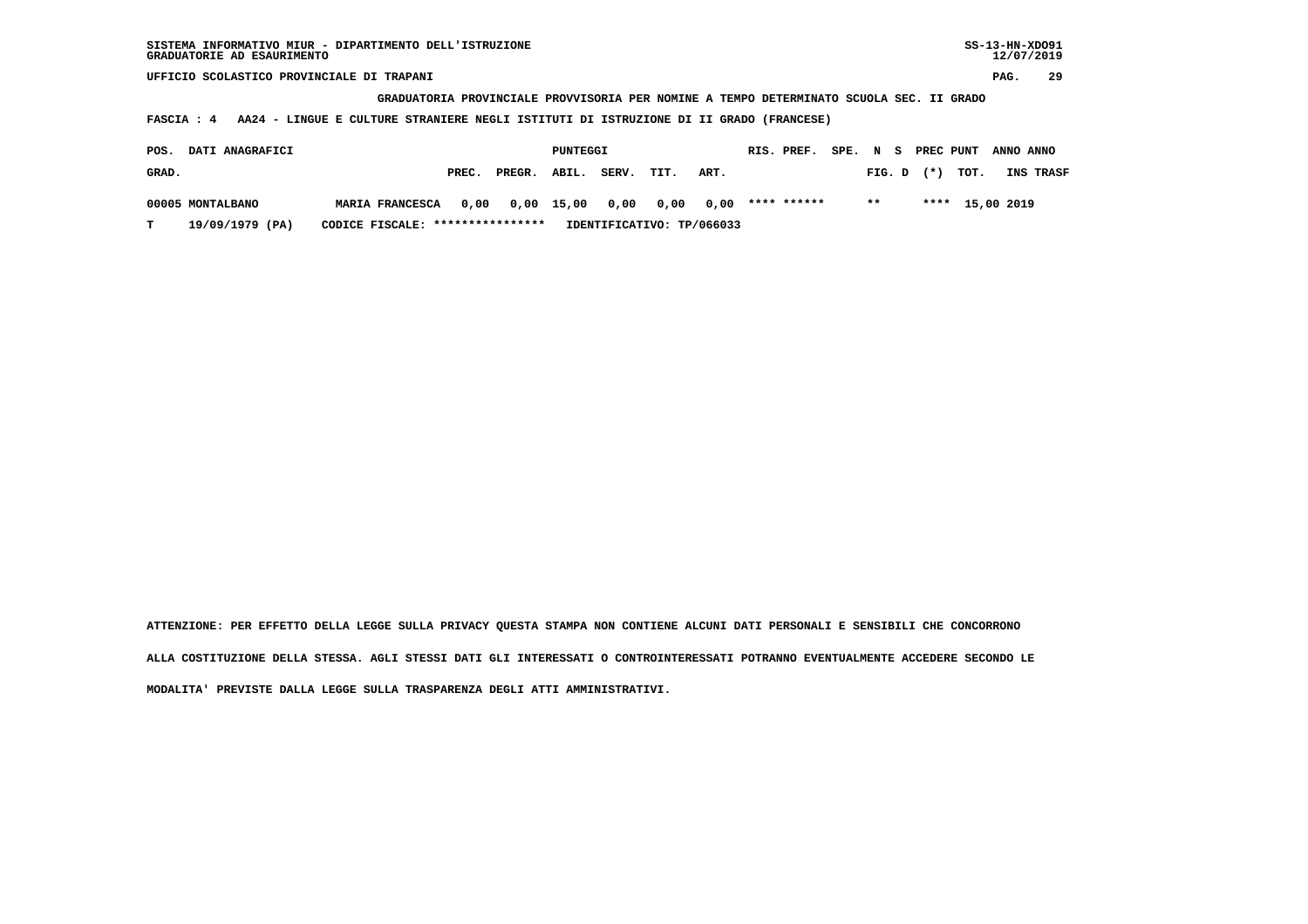**GRADUATORIA PROVINCIALE PROVVISORIA PER NOMINE A TEMPO DETERMINATO SCUOLA SEC. II GRADO**

 **FASCIA : 3 AB24 - LINGUE E CULTURE STRANIERE NEGLI ISTITUTI DI ISTRUZIONE DI II GRADO (INGLESE)**

| POS.     | DATI ANAGRAFICI   |                                   |       |              | PUNTEGGI |       |                           |      | RIS. PREF.  | SPE. N S |        | PREC PUNT |                       | ANNO ANNO |           |
|----------|-------------------|-----------------------------------|-------|--------------|----------|-------|---------------------------|------|-------------|----------|--------|-----------|-----------------------|-----------|-----------|
| GRAD.    |                   |                                   | PREC. | PREGR.       | ABIL.    | SERV. | TIT.                      | ART. |             |          | FIG. D | $(*)$     | TOT.                  |           | INS TRASF |
|          | 00001 TUMBARELLO  | <b>ROSALBA</b>                    |       | 0,00 135,00  | 14,00    | 60,00 | 0,00                      | 0,00 | **** ****** |          | $***$  |           | **** 209,00 2007 2007 |           |           |
|          | 10/10/1970 (TP)   | CODICE FISCALE: ****************  |       |              |          |       | IDENTIFICATIVO: TP/034217 |      |             |          |        |           |                       |           |           |
|          | 00002 CALTAGIRONE | <b>ANGELA</b>                     |       | 0,00 114,00  | 16,00    | 0,00  | 0,00                      | 0,00 | **** ****** |          | $* *$  |           | **** 130,00 2000      |           |           |
|          | 04/01/1966 (TP)   | CODICE FISCALE: ***************** |       |              |          |       | IDENTIFICATIVO: TP/020448 |      |             |          |        |           |                       |           |           |
| 00003 RE |                   | DANIELA RITA                      |       | $0,00$ 28,00 | 13,00    | 0,00  | 0,00                      | 0,00 | **** ****** |          | $* *$  | ****      | 41,00 2000            |           |           |
|          | 06/01/1964 (TP)   | CODICE FISCALE: ****************  |       |              |          |       | IDENTIFICATIVO: TP/021544 |      |             |          |        |           |                       |           |           |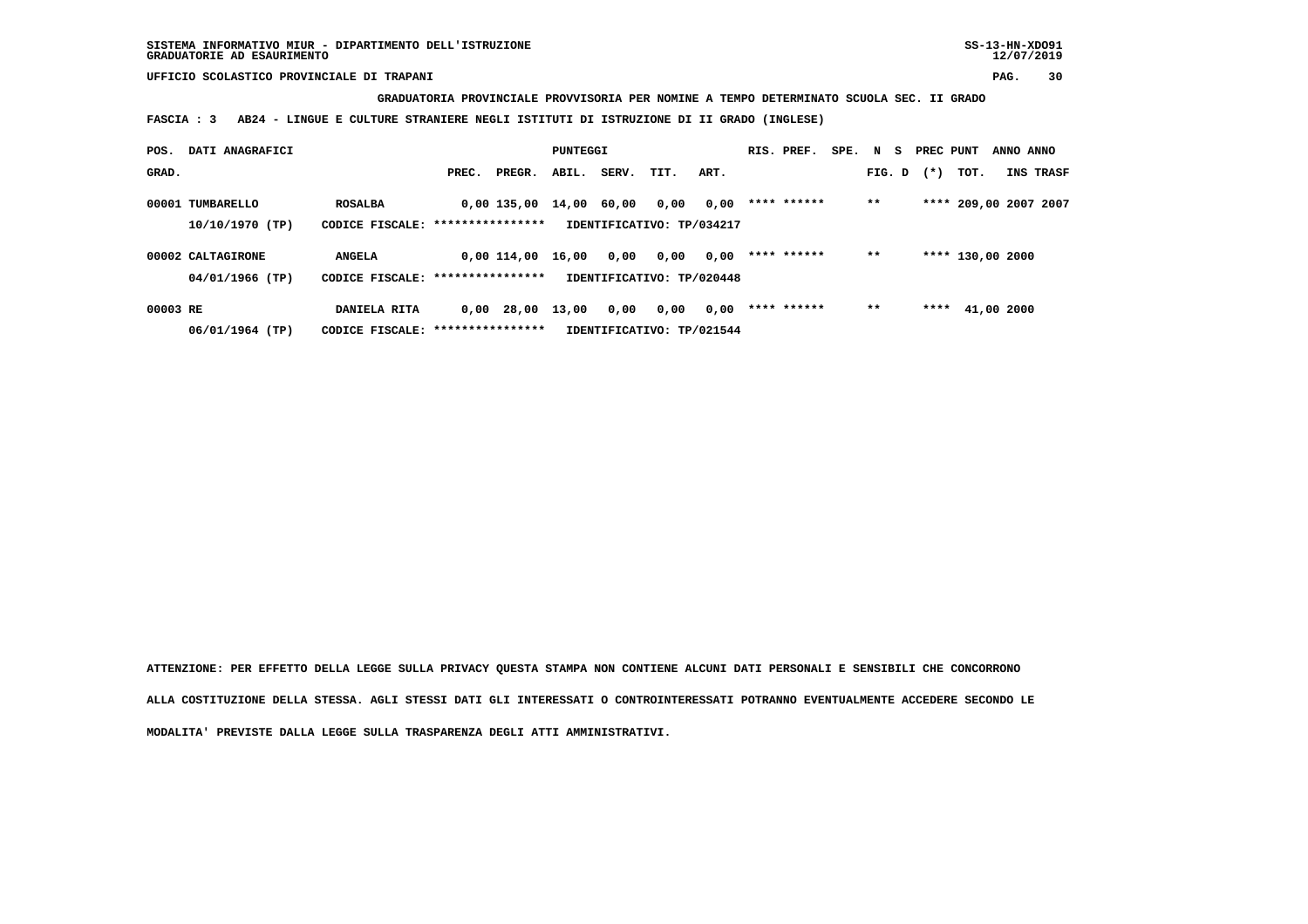| SISTEMA INFORMATIVO MIUR - DIPARTIMENTO DELL'ISTRUZIONE<br>GRADUATORIE AD ESAURIMENTO |                                                                                                                                              |        |                   |       |      |      |            |             |      |        |           |      | $SS-13-HN-XDO91$<br>12/07/2019 |           |
|---------------------------------------------------------------------------------------|----------------------------------------------------------------------------------------------------------------------------------------------|--------|-------------------|-------|------|------|------------|-------------|------|--------|-----------|------|--------------------------------|-----------|
| UFFICIO SCOLASTICO PROVINCIALE DI TRAPANI                                             |                                                                                                                                              |        |                   |       |      |      |            |             |      |        |           |      | PAG.                           | 31        |
|                                                                                       |                                                                                                                                              |        |                   |       |      |      |            |             |      |        |           |      |                                |           |
| FASCIA : 4                                                                            | GRADUATORIA PROVINCIALE PROVVISORIA PER NOMINE A TEMPO DETERMINATO SCUOLA SEC. II GRADO<br>B011 - LABORATORI DI SCIENZE E TECNOLOGIE AGRARIE |        |                   |       |      |      |            |             |      |        |           |      |                                |           |
| DATI ANAGRAFICI<br>POS.                                                               |                                                                                                                                              |        | PUNTEGGI          |       |      |      | RIS. PREF. |             | SPE. | N S    | PREC PUNT |      | ANNO ANNO                      |           |
|                                                                                       |                                                                                                                                              |        |                   |       |      |      |            |             |      |        |           |      |                                |           |
| GRAD.                                                                                 | PREC.                                                                                                                                        | PREGR. | ABIL.             | SERV. | TIT. | ART. |            |             |      | FIG. D | $(*)$     | TOT. |                                | INS TRASF |
| 00001 BERTOLINO<br><b>ANTONINO</b>                                                    | 0.00                                                                                                                                         | 0,00   | 12,00 24,00 12,00 |       |      | 0.00 |            | **** ****** |      | $* *$  | ****      |      | 48,00 2019                     |           |

 **T 22/03/1983 (PA) CODICE FISCALE: \*\*\*\*\*\*\*\*\*\*\*\*\*\*\*\* IDENTIFICATIVO: TP/064343**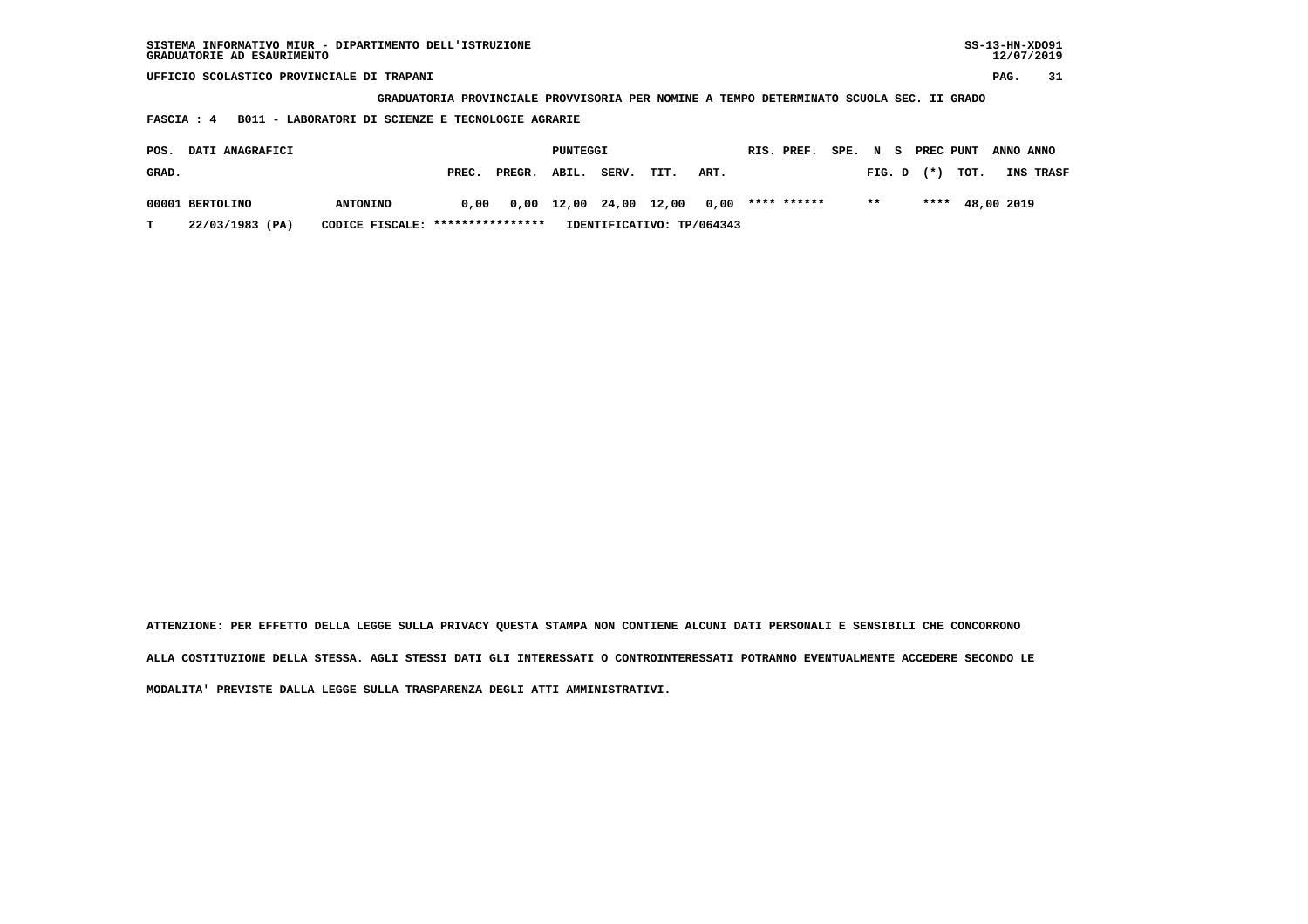| SISTEMA INFORMATIVO MIUR - DIPARTIMENTO DELL'ISTRUZIONE<br>GRADUATORIE AD ESAURIMENTO |                                                                                         |          |                           |      |      |               |          |        |        |           | $SS-13-HN-XDO91$ | 12/07/2019      |
|---------------------------------------------------------------------------------------|-----------------------------------------------------------------------------------------|----------|---------------------------|------|------|---------------|----------|--------|--------|-----------|------------------|-----------------|
| UFFICIO SCOLASTICO PROVINCIALE DI TRAPANI                                             |                                                                                         |          |                           |      |      |               |          |        |        |           | PAG.             | 32              |
|                                                                                       | GRADUATORIA PROVINCIALE PROVVISORIA PER NOMINE A TEMPO DETERMINATO SCUOLA SEC. II GRADO |          |                           |      |      |               |          |        |        |           |                  |                 |
| B016 - LABORATORI DI SCIENZE E TECNOLOGIE INFORMATICHE<br>FASCIA : 3                  |                                                                                         |          |                           |      |      |               |          |        |        |           |                  |                 |
| DATI ANAGRAFICI<br>POS.                                                               |                                                                                         | PUNTEGGI |                           |      |      | RIS. PREF.    | SPE. N S |        |        | PREC PUNT | ANNO ANNO        |                 |
|                                                                                       |                                                                                         |          |                           |      |      |               |          |        |        |           |                  |                 |
| GRAD.                                                                                 | PREC.<br>PREGR.                                                                         | ABIL.    | SERV.                     | TIT. | ART. |               |          | FIG. D | $(* )$ | TOT.      |                  | INS TRASF       |
| 00001 BONVENTRE<br>ROSA ALBA                                                          | 59,00<br>0,00                                                                           | 13,00    | 0,00                      | 0,00 | 0.00 | **** ****** T |          | $* *$  | x      | ****      |                  | 72,00 2019 2019 |
| 09/06/1970 (TP)<br>CODICE FISCALE:                                                    | ****************                                                                        |          | IDENTIFICATIVO: TP/067350 |      |      |               |          |        |        |           |                  |                 |